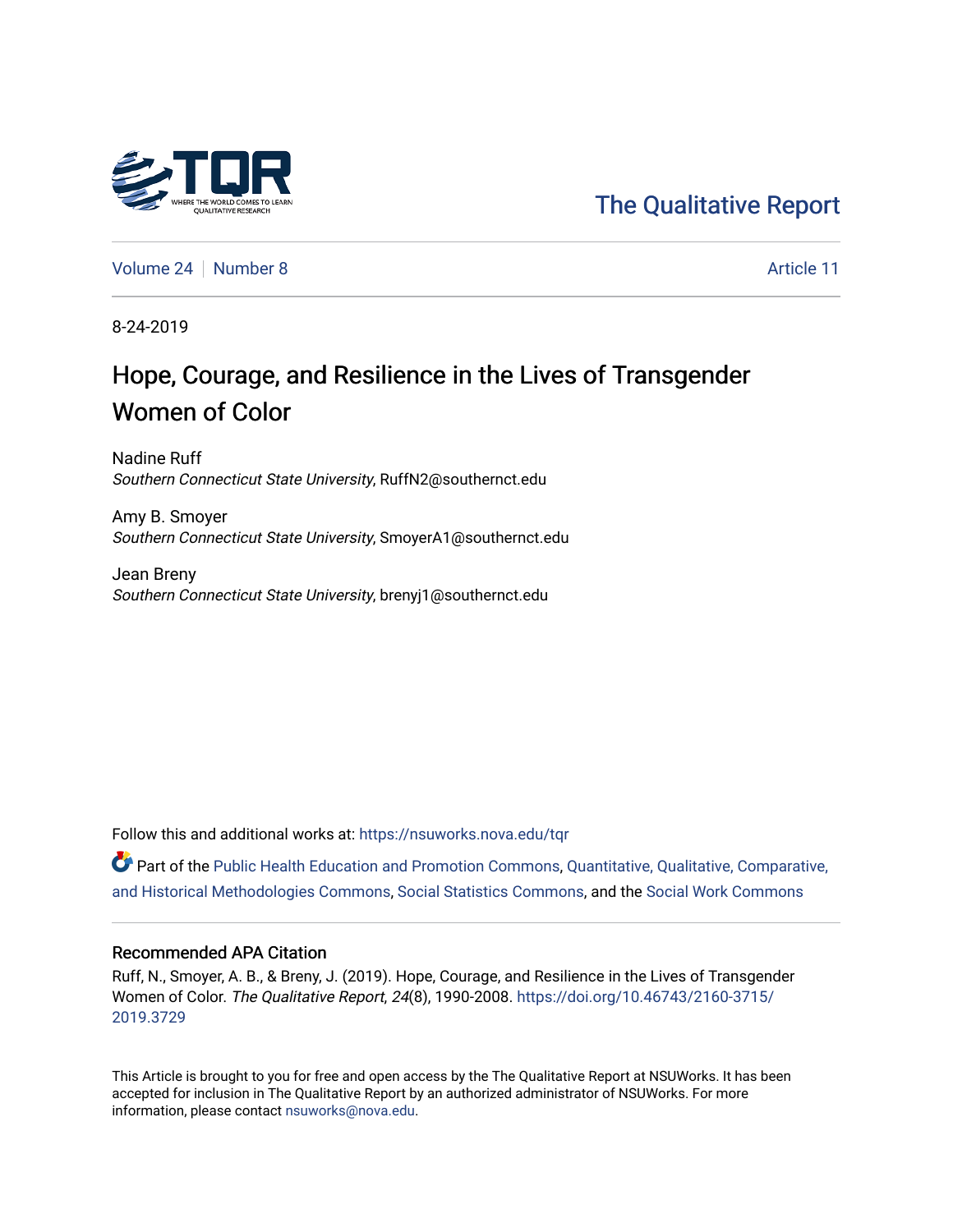

# Hope, Courage, and Resilience in the Lives of Transgender Women of Color

# Abstract

There is a lack of qualitative and strengths-based knowledge about the lived experience of transgender women of color in the US. To address this research gap, a Photovoice project was undertaken with five transgender women living in a small urban area. Thematic analysis of the participants' discussion of their photographs identified three major themes: hope, courage, and resilience. Analysis suggests a framework for understanding these women's lived experiences and the psychosocial tools that they use to negotiate their daily lives and persevere in the face of interpersonal and structural oppression.

# Keywords

Transgender Women, Photovoice, Hope, Courage, Resilience, Women of Color

# Creative Commons License



This work is licensed under a [Creative Commons Attribution-Noncommercial-Share Alike 4.0 International](https://creativecommons.org/licenses/by-nc-sa/4.0/)  [License](https://creativecommons.org/licenses/by-nc-sa/4.0/).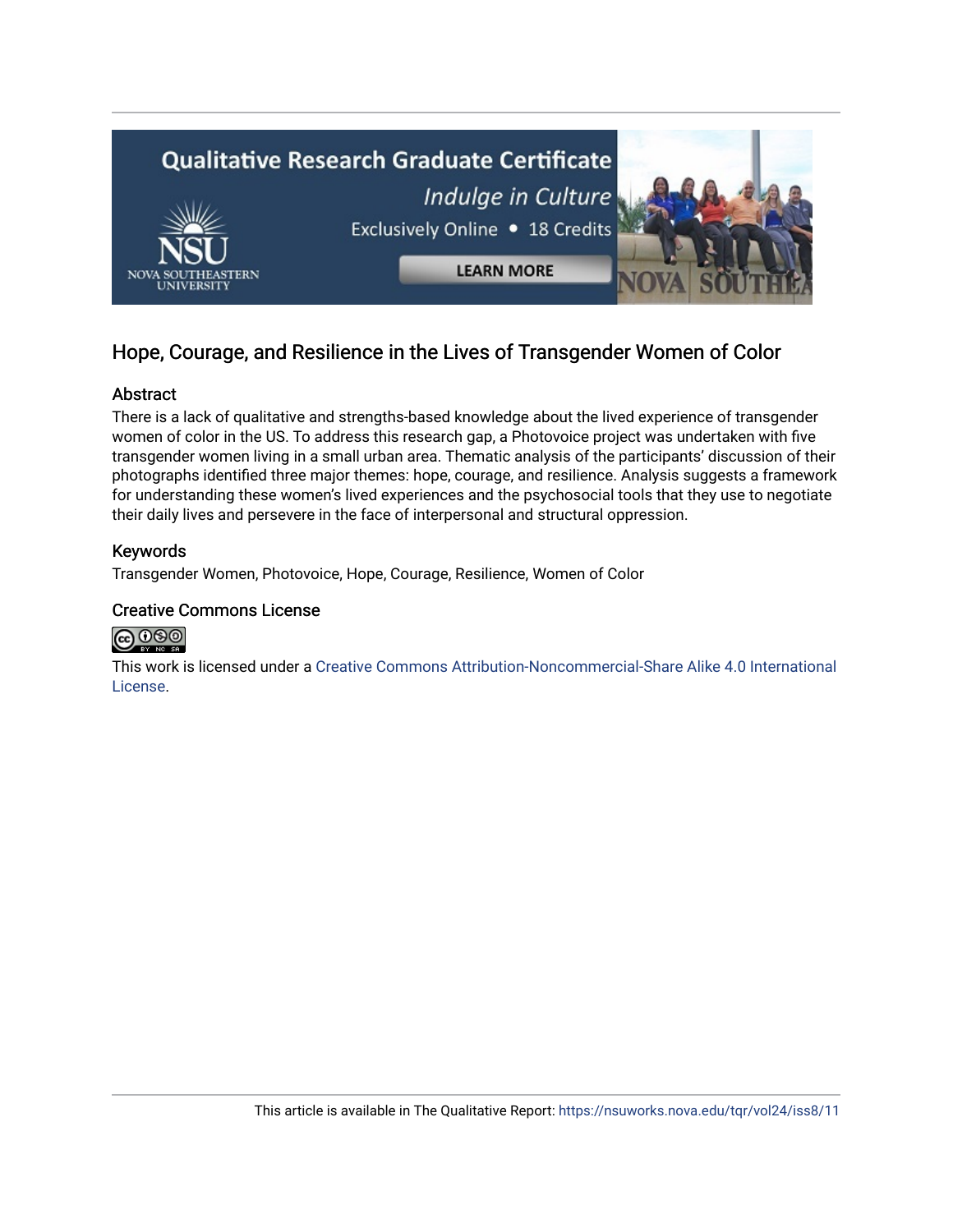

# **Hope, Courage, and Resilience in the Lives of Transgender Women of Color**

Nadine Ruff, Amy B. Smoyer, and Jean Breny Southern Connecticut State University, New Haven, Connecticut, USA

*There is a lack of qualitative and strengths-based knowledge about the lived experience of transgender women of color in the US. To address this research gap, a Photovoice project was undertaken with five transgender women living in a small urban area. Thematic analysis of the participants' discussion of their photographs identified three major themes: hope, courage, and resilience. Analysis suggests a framework for understanding these women's lived experiences and the psychosocial tools that they use to negotiate their daily lives and persevere in the face of interpersonal and structural oppression. Keywords: Transgender Women, Photovoice, Hope, Courage, Resilience, Women of Color*

Transgender women, who comprise about 2% of the US adult population, include people who were assigned a male identity at birth but identify and express themselves as female (Reisner, Bailey & Sevelius, 2014; Miller, 2015). While awareness and discussion about transgender people in the US is on the rise (Bissinger, 2015; Hart, 2014), there remains a lack of knowledge about the lived experience of transgender women, and transgender women of color in particular. Research focuses on gender transitions, health risks, and incidents of violence and victimization. This focus on health disparities and crises overlooks the more mundane aspects of this population's everyday lived experiences. Further, the voices of transgender women of color are under-represented in stories about their lives. To address these gaps in research, this paper reports on a photovoice project undertaken with transgender women of color that collected and analyzed their narratives in order to learn more about their lived experiences.

# **Transgender Women of Color**

Transgender people experience high levels of discrimination in many areas of life, leading to high levels of poverty, unemployment, homelessness, negative interactions with criminal justice systems, disproportionate incarceration, and interpersonal violence (Dean et al., 2000; Sevelius, Keatley, & Gutierez-Mock, 2011). These discriminations may inhibit the ability of transgender people to access education, employment, income, and health care (Grant et al., 2011; Lombardi, Wilchins, Priesing, & Malouf, 2002; Reisner et al., 2014). Finding employment can be especially difficult because employers may not be welcoming to transgender people and often discriminate against them in the workplace (Reisner et al., 2014). One survey found that 90% of transgender workers had encountered harassment or mistreatment at work (Bailey, 2014). The experience of being transgender can be very hard and put women on a destructive path of substance abuse and self-harm (Sevelius et al., 2011). Transgender people are more likely than others in society to be at risk for mental health problems; research suggests about one-third have attempted suicide (Clements-Nolle, Marx, & Katz, 2006). About half of all transgender women have been to prison (Reisner et al., 2014).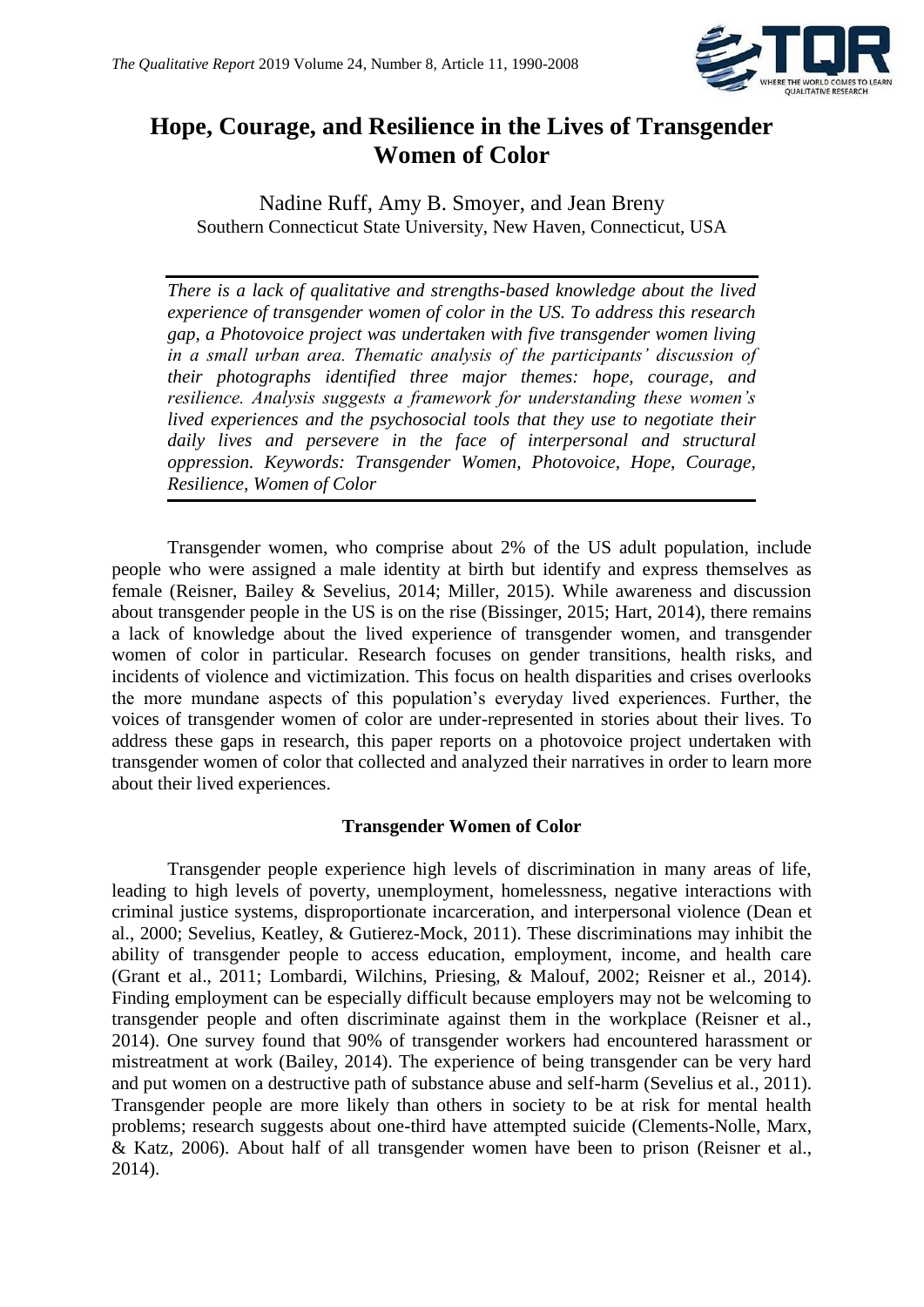Transgender women of color face even greater challenges and discrimination than their White counterparts (Nemoto, Operario, Keatley, & Villegas, 2004; Sausa, Keatley, & Operario, 2007). This population experiences intersecting oppressions related to gender, race, class, and sexual identity (Sevelius et al., 2011). This combination of identities complicates their interaction with a society that is deeply racist, sexist, and biased in favor of heterosexual, cisgender people (McCall, 2005). Social environments built on the idea of binary gender (male and female) exclude transgender people in ways that increases the risks they encounter in their everyday lives, including discrimination, sex work, violence, and health problems.

**Health challenges.** The health-related challenges of transgender women, including human immunodeficiency virus (HIV), sexually transmitted infections (STIs), substance use, mental health problems, and gender alignment procedures, are pronounced (Dean et al., 2000). Transgender people are disproportionately impacted by HIV: between 30-70% of transgender women in the US are HIV-positive, with variation by region (Baral et al. 2013; Sausa et al., 2007; Sevelius et al., 2011). Rates of other STIs are also very high (Sevelius et al., 2011). While the national prevalence of substance use among transgender women is not known, regional studies find high rates of alcohol and drug use and limited availability of detox and treatment programs that are responsive to the trans community (Hughes & Eliason, 2002; Lombardi, 2008). These health-related vulnerabilities present physical challenges to transgender women's quality of life. Building knowledge about their lives and understandings of physical self and health are important in addressing these challenges.

*Transition.* For the transgender community, there are also significant health and medical issues related to transition, or the transformational journeys through which transgender women embrace their gender identities. Transitioning refers to any physical, mental, or emotional change that people make in order to align their gender identity with their physical self (Budge, Adelson & Howard, 2013). Hormone therapy used to transition, and the impact of these hormones on mental health, are complex treatment issues that demand greater attention (White-Hughto & Reisner, 2016). This therapy cannot be lawfully obtained without a prescription from a medical professional, posing an obstacle for transgender persons of all ages who experience pervasive discrimination by the medical community (Rotondi et al., 2013; Sanchez, Sanchez, & Danoff, 2009). Lack of access to medical care that supports their gender transition may lead transgender women to risky underground markets for drugs and surgical procedures (Gehi & Arkles, 2007; Spicer, 2010). Building safe, affordable, and accessible pathways to transition is a complicated task that remains outstanding. Collecting and analyzing women's stories about transition will help to build knowledge about where and when health care and social service providers might better intervene to support these processes.

**Violence.** Transgender women face many sources of violence and risk throughout their lives (Grant et al., 2011; Lombardi et al., 2002; Reisner et al., 2014). Many are survivors of childhood trauma and have experienced interpersonal violence as adults, including physical, psychological, and sexual assaults (Grant et al., 2011; Grossman & D'Augelli, 2006; Reisner et al., 2014). One study of transgender women in California reported that 38% had been raped or sexually assaulted before the age of 18 and 61% had attempted suicide (Nemoto, Bodeker, & Iwamoto, 2011). Because transgender women face many barriers in entering traditional workplaces, they may exchange sex for money or other resources in order to survive (Lewis, Maticka-Tyndale, Shaver, & Schramm, 2005). This sex work may make transgender women particularly vulnerable to violence (Iwamoto, 2011). Transgender sex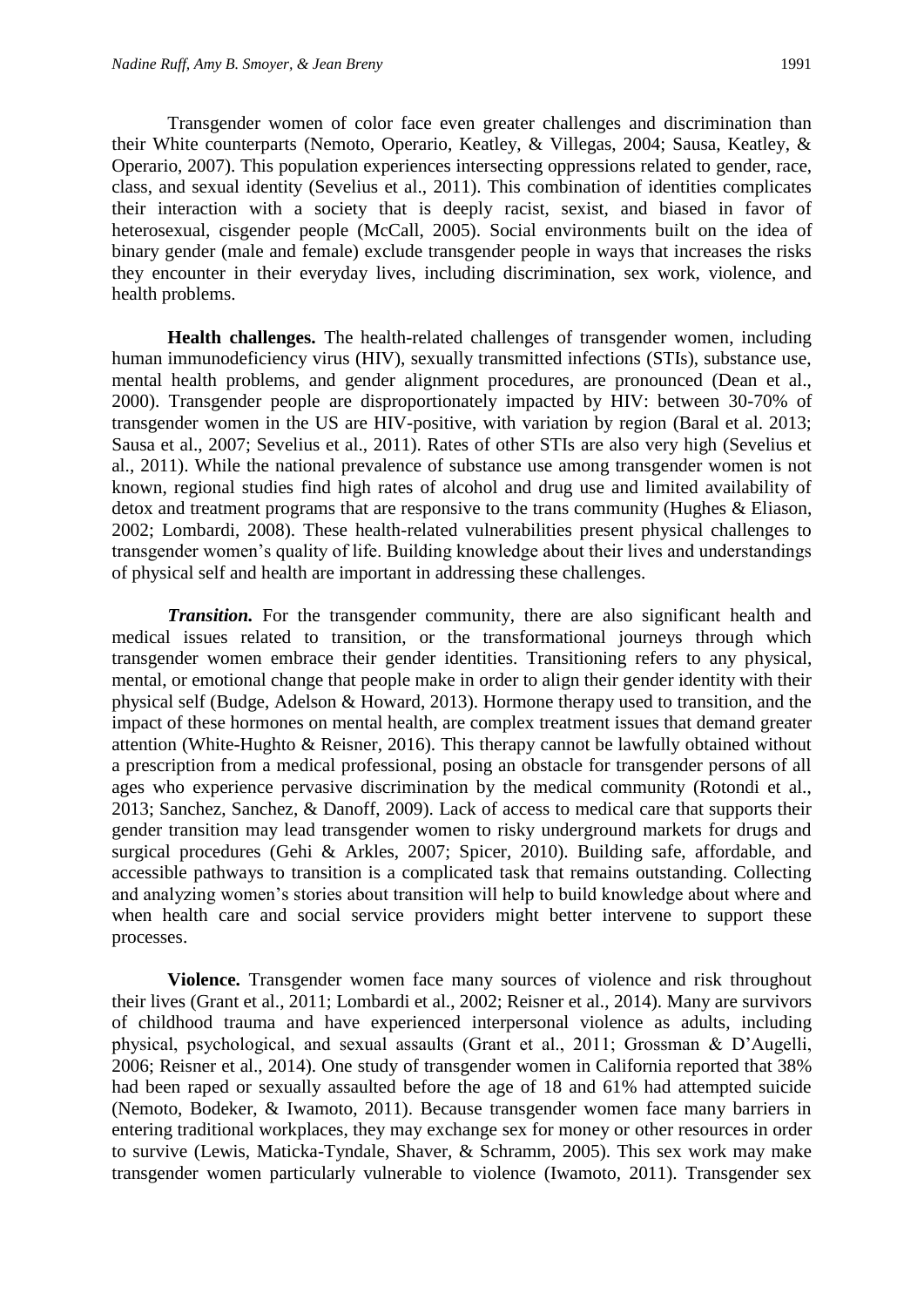workers are more likely to report being physically assaulted than male or female sex workers (Lewis et al., 2005). It is important to be mindful about this prevalence of interpersonal violence when working with transgender women to protect against re-traumatization. Trauma sensitive research methods give participants control over the story they want to tell and share

**Strengths.** In spite of these challenges, transgender women are a powerful and resilient group who draw strength from peers, community belonging, spirituality, activism, and self-awareness (Barr, Budge, & Adelson, 2016; Golub, Ja'Nina, Longmire-Avital, Bimbi, & Parsons, 2010; Sausa et al., 2007; Singh, Hays, & Watson, 2011). Recognition of the socially constructed oppressions that impact their lives can help to build resilience (Singh et al., 2011). In addition, connecting with others with whom they can give and receive social support is critical to well-being (Barr et al., 2016; Singh et al., 2011). Storytelling that centers transgender women's strengths can inform and reshape societal narratives about this community. Expanding the narrative from victimization to include narratives of survival and agency provides a more complete representation of these women's lives and highlights their capacity to construct their own liberation.

and boost participants' autonomy and ability to control their experiences.

#### **Gaps in Knowledge**

In short, while much is known about the psychosocial and health challenges faced by transgender women, there is also much that is unknown. The research that is available to inform social workers, health care providers, and other professional helpers about transgender people focuses on weaknesses. The lack of comprehensive, strengths-based knowledge about this population is a problem that limits society's ability to support them. In addition, this literature is dominated by quantitative data; the voices of transgender women are largely absent from this research. Studies have found that many professionals lack basic knowledge about transgender people and require trainings to expand their understandings (Lelutiu-Weinberger et al., 2016). Qualitative inquiry is needed to expand knowledge and include the narratives of transgender women in the research and discussions that inform social services, program interventions, and public policy development.

# **Study Team**

In order to address these gaps in our knowledge, we joined forces to conduct a photovoice research project. The team was led by the first author, Nadine Ruff, who at the time was an undergraduate social work student at Southern Connecticut State University. Nadine was an adult student who came to her college education after five decades of experiential learning. A transgender African American woman, Ms. Ruff had experienced some of the vulnerabilities articulated in the literature but was still surprised and annoyed by the academic literature's narrow focus on transgender oppression. As a leader in her community and founder and facilitator of a transgender support group, Ms. Ruff saw strength and joy in the transgender community that was not represented in the research. With these thoughts in mind, she approached one of her professors, second author Amy Smoyer, who had collaborated with her in the past on community events and projects. Dr. Smoyer proposed that Ms. Ruff develop this inquiry as an Honors Thesis, and the project began. Dr. Smoyer is a cisgender White woman who has been involve in HIV-related projects with LGBT communities since the 1990s. Similarly, the third author, Jean Breny, is a cisgender White professor at Southern CT State University with expertise in photovoice and LGBT health. Dr. Breny and Dr. Smoyer have worked together on HIV-related research for over a decade.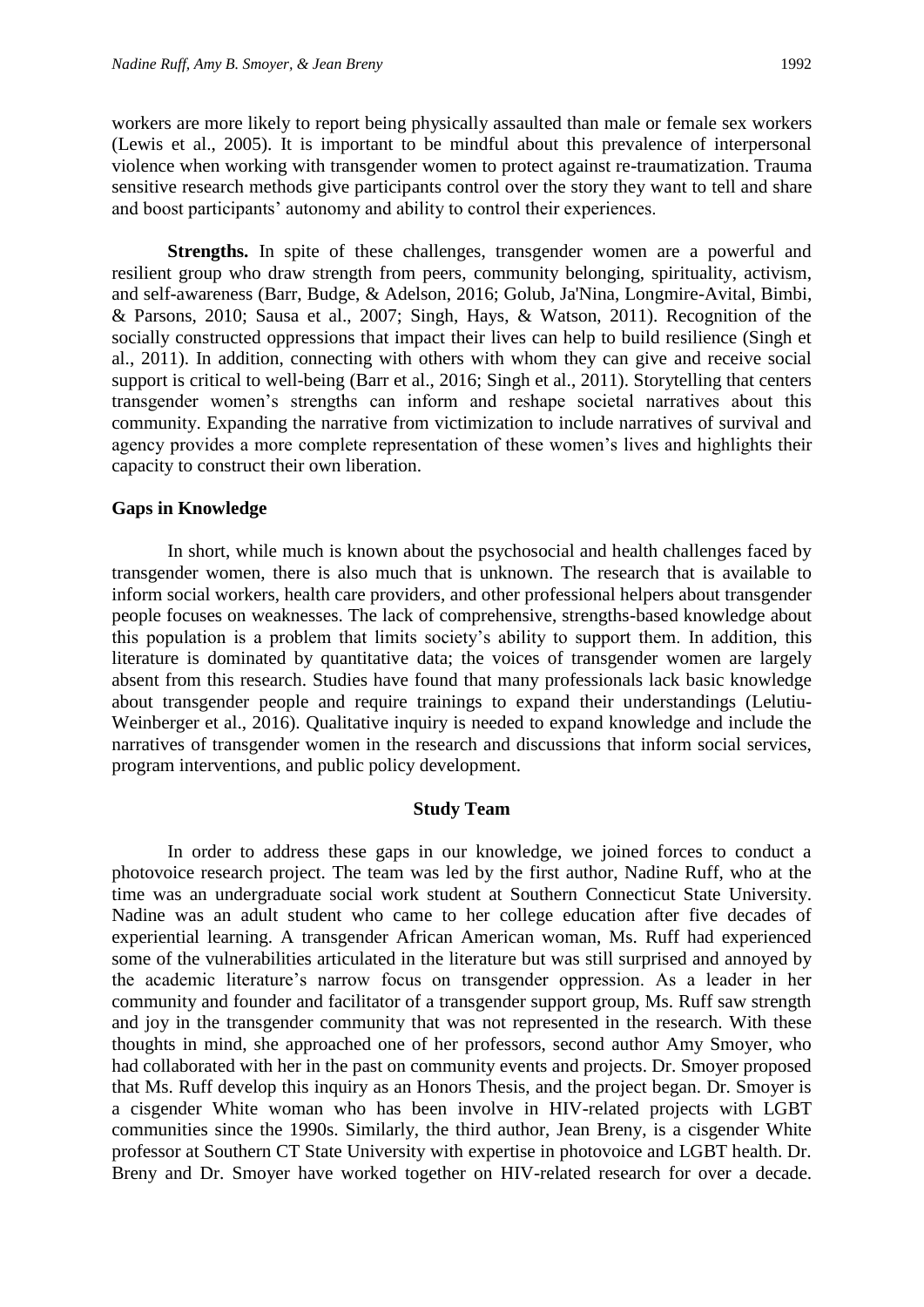Upon hearing about Ms. Ruff's research interests, Dr. Smoyer suggested bringing Dr. Breny into the collaboration for the variety of skills and expertise that she possesses, including deep experience with the photovoice methodology. Together this team of three women worked on developing and implementing this project with Ms. Ruff serving as the lead investigator, Dr. Smoyer providing support for logistics and general research methodology, and Dr. Breny advising on the photovoice process.

#### **Methodology**

# **Photovoice**

Photovoice is a qualitative, participatory action-oriented research methodology that allows researchers to explore the lived experiences of their participants through pictures and words (Wang & Burris, 1997). The methodology allows participants to take photographs in response to a research question and then records and analyzes participants' narratives about these photos. Grounded in feminist theory, Freirian approaches, and community-based participatory research photovoice shares power with participants by creating opportunity for them to speak their truth through images and narrative (Breny & Lombardi, 2017; Breny, Lombardi, Smoyer & Madden, 2017; Wang & Burris, 1997). The emic nature of the methodology allows knowledge to be built about people's lives in ways words alone do not permit. Being action-oriented, the intention of photovoice is to create a purposeful outcome: A policy change, paradigm shift, or new approach to addressing the problem. The method is participatory meaning that everyone in the project is involved with each step of the research process, including decisions around photography choices, data collection, data analysis, and interpretation of findings (Madden & Breny, 2016).

Photovoice has been used extensively to document and explore the lives of vulnerable people in many different settings (Capous-Desyllas & Forro, 2014; Catalani & Minkler, 2010), including transgender people (Boyce & Hajra, 2011; Holtby, Klein, Cook, & Travers, 2015; Hussey, 2006; Klein, Holtby, Cook, & Travers, 2015; Rhodes et al., 2015). Our review of photovoice research with transgender people found only one study that focused on transgender women of color (Rhodes et al., 2015). This project engaged immigrant Latina transgender women in a community-based photovoice project that identified 11 critical themes in these women's daily lives. While findings highlighted the participants' health risks, insecurities, discrimination, and service and psychosocial needs, the participants' wisdom, survival strategies, network of interpersonal and institutional supports, and personal goals were also explored (Rhodes et al., 2015). This work suggests that photovoice is a productive and feasible methodology that can build knowledge about the strengths of transgender women.

# **Research Design**

The purpose of this study was to build understanding about the lived experiences of transgender women of color. Our intent was to learn more about these women's whole lives, including both strengths and weaknesses. A photovoice design was chosen because this community-based participatory methodology centers the lived experience of study participants and has been implemented successfully with transgender women and other marginalized populations.

The study team, including all three authors, used the photovoice protocol developed by Dr. Caroline Wang (Wang & Burris, 1997) to collect and analyze data in this study. Specifically, the study team followed the photovoice procedures outlined in the "*Photovoice*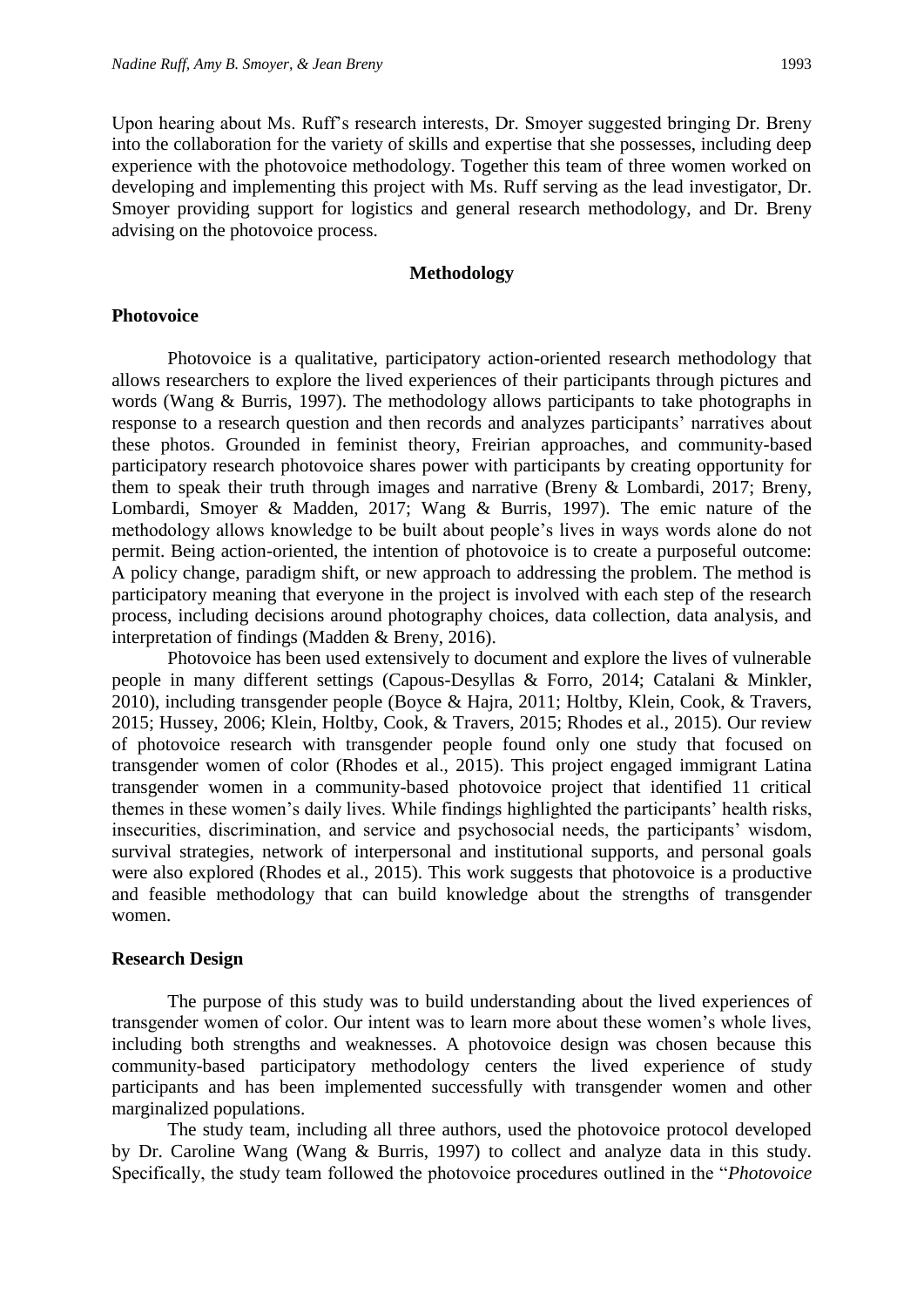*Training Manual*" that was produced by the University of Michigan's Department of Social Work and is available on-line (Shimshock, 2008). The process includes seven (7) sessions that train participants on logistical and ethical issues related to photography, collect photos from participants, and facilitate discussion about these photographs (see Table 1).

| <b>Session</b>                                                                                           | <b>Title</b>                    | <b>Session Goals</b>                                                                                                                                                                                                                                                                                                                                                                       |
|----------------------------------------------------------------------------------------------------------|---------------------------------|--------------------------------------------------------------------------------------------------------------------------------------------------------------------------------------------------------------------------------------------------------------------------------------------------------------------------------------------------------------------------------------------|
| 1                                                                                                        | <b>Introduction</b>             | Explained photovoice method. Administered informed consent.                                                                                                                                                                                                                                                                                                                                |
| $\mathfrak{2}$                                                                                           | Training &                      | Reviewed photography processes and safety.                                                                                                                                                                                                                                                                                                                                                 |
|                                                                                                          | Ethics                          | Set ethical guidelines for taking photos, especially of other people.                                                                                                                                                                                                                                                                                                                      |
| 3                                                                                                        | Photo                           | Practiced taking photos in the community, as a group, to ensure that all                                                                                                                                                                                                                                                                                                                   |
|                                                                                                          | Practice                        | participants have a full understanding of the processes and ethical issues.                                                                                                                                                                                                                                                                                                                |
| At the close of Session #3, participants were assigned the task of taking photos on their own during the |                                 |                                                                                                                                                                                                                                                                                                                                                                                            |
| following week.                                                                                          |                                 |                                                                                                                                                                                                                                                                                                                                                                                            |
| $\overline{4}$                                                                                           | Reflection                      | Each study participant selected one photo that she felt best represented her                                                                                                                                                                                                                                                                                                               |
|                                                                                                          | <b>Meetings</b>                 | life and the story she wanted to tell.                                                                                                                                                                                                                                                                                                                                                     |
|                                                                                                          |                                 | All participants met as a group. Within this group, each study participant was<br>asked the following photovoice SHOWeD questions:<br>What do you See here?<br>What is really <b>Happening?</b><br>How does this relate to Our lives?<br>Why does this problem or strength exist?<br>What can we <b>D</b> o about it?<br>These discussions were audio-recorded for data analysis purposes. |
| 5                                                                                                        | Storytelling<br><b>Sessions</b> | Group discussion of photos and accompanying narratives. Each participant<br>presented two photos and describe how the image is meaningful to her. All<br>sessions were be audio-recorded.                                                                                                                                                                                                  |
| 6                                                                                                        | Debriefing<br><b>Session</b>    | Participants were asked to reflect on the photovoice experience and what<br>they learned about themselves and others through participation. Feedback<br>about process were solicited.                                                                                                                                                                                                      |
| $\overline{7}$                                                                                           | Celebration/                    | Images and accompanying narratives were shared with the community at an                                                                                                                                                                                                                                                                                                                    |
|                                                                                                          | <b>Information</b>              | evening event in the city.                                                                                                                                                                                                                                                                                                                                                                 |
|                                                                                                          | <b>Session</b>                  |                                                                                                                                                                                                                                                                                                                                                                                            |

# **Table 1: Photovoice Sessions**

**Sampling**. Participants were recruited from an on-going support group for transgender women of color that the first author facilitates. This group, which began meeting in 2013, provides peer support and resource sharing for transgender women in any stage of their transition. The group is held bi-weekly at a community-based non-profit HIV service organization. The first author chose to collaborate with this agency as a volunteer facilitator because of the agency's reputation as a trusted and reliable source of social service support for the LGBT community. The small northeastern US city in which the organization and support group are based is very diverse with more than half of the residents identifying a non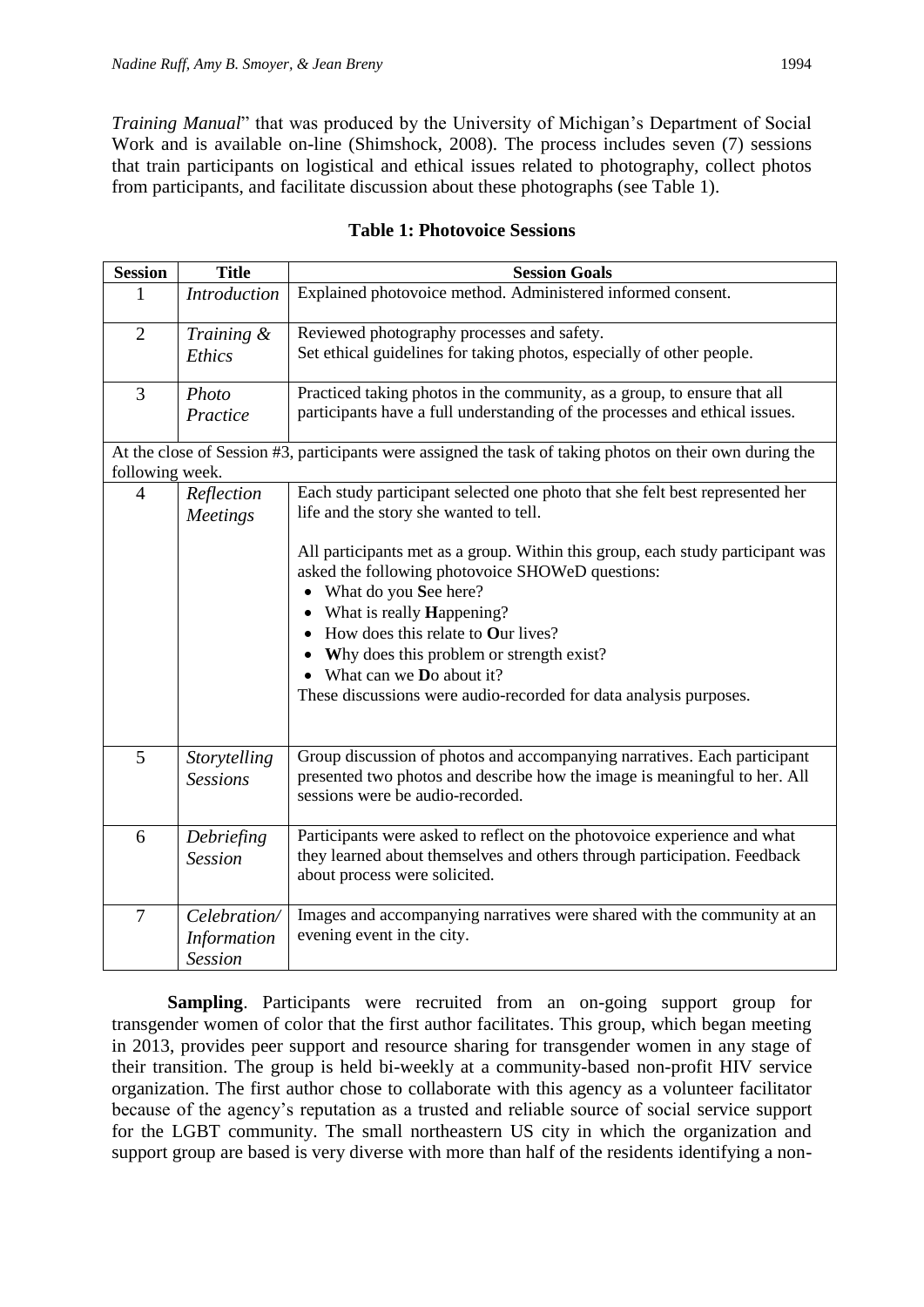White. Of the roughly 130,000 people who live in the city, 25% of the residents live below the poverty line, 66% are female, and 25% are below 18 years of age.

Although participation has fluctuated over the years, the support group has a core membership of 10 women, all of whom were offered the opportunity to volunteer in this photovoice research project. It was made clear that the decision to participate in the study, or not, would have no impact on the women's access to the support group. In total, five individuals enrolled in the study including three African American women and two Latina women, all of whom were fluent in English.

**Informed consent.** Written informed consent was administered to each participant. During this process, study staff explained that participants would have complete control over the photos that would be selected for discussion. Participants were told that the discussion about the photos would be recorded, analyzed, and written up for dissemination. The final analyses and all project deliverables, including a PowerPoint presentation, a conference poster, and this paper, were shared with project participants and their input and feedback was solicited and integrated into final drafts. All the participants' names used in this reporting are pseudonyms. The study protocol was reviewed and approved by the Southern Connecticut State University Institutional Review Board (#16-007).

**Procedures.** The seven-week photovoice series began with training about photovoice that was facilitated by all three authors. The first meeting included an introduction to photovoice with examples provided from specific projects. Dr. Breny began with an overview of the method. Dr. Smoyer discussed a photovoice project which she heard about at a social work conference that described the experiences of methadone users over age 50 in Pittsburg. Ms. Ruff then described three photovoice projects with transgender people. One study, conducted in California with 5 White and Latino transgender men, sought to understand the sample's experiences with healthcare providers (Hussey, 2006). Another study with transgender women in India focused on constructions of sexuality and identity (Boyce & Hajra, 2011). The third project with LGBTQ youth in Canada explored the "coming out" process (Holtby et al., 2015; Klein et al., 2015). She noted that only one Latino was included in the California study, and there was no Black or African American representation. Further, the authors of these studies encouraged future studies to include a more diverse sample of participants. Through this summary, Ms. Ruff sought to position the group's photovoice experience within the larger context of knowledge building about the transgender community. Following this didactic overview, the group engaged in discussion about photovoice.

The next session was spent talking about and practicing photography. The ethics of photography were discussed, and the group decided to not include pictures of any people, including themselves, to allow for more metaphorical images and eliminate concerns about confidentiality and privacy. In this session, techniques for taking photos were explored. The design of the study called for participants to use their personal cell phone cameras to take the pictures. This approach made sense because all of the participants had "smart" phones and experience with cell-phone photography. Photograph ideas were exchanged, and consensus was reached that no filters would be used. Between the second and third session, participants took photographs and in the third session, these pictures were shared with the group for review and feedback. Based on this input and their own preferences, each woman chose up to three photos for further analysis and discussion.

**Data collection.** During the fourth and fifth meetings, women took turns talking to the group about their selected photos. In the original photovoice protocol articulated by Wang (Shimshock, 2008), interviews are one-on-one dialogues between the photographer and the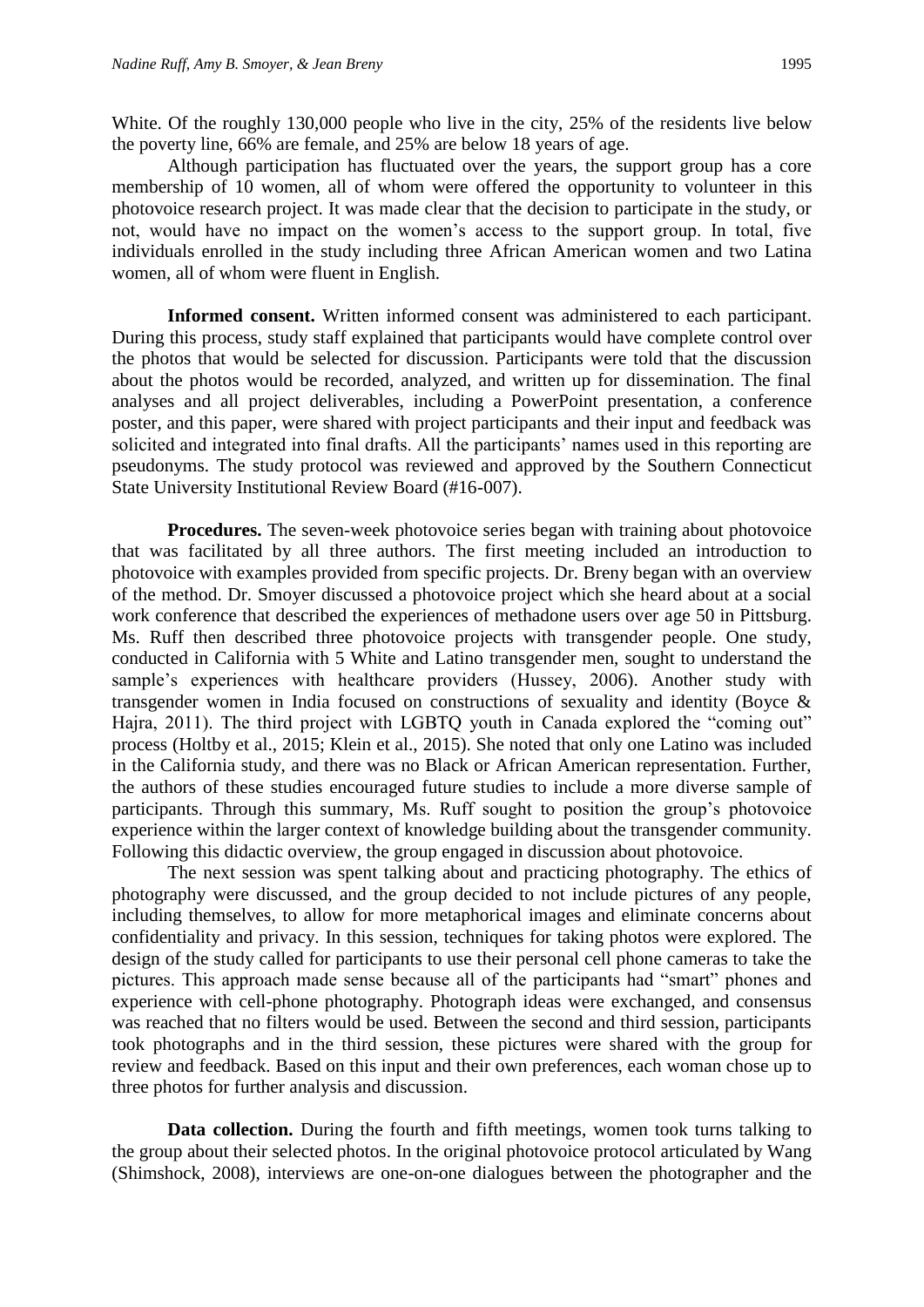researcher. In this project, we chose to discuss the photos as a group because the group was small, and participants were very interested to see and talk about each other's work. These group discussions about the photographs were recorded and transcribed to create the study's data set. The lead author, Ms. Ruff, drew on her academic and practice experience to facilitate these discussions. At the time, Ms. Ruff was in the final semester of her undergraduate social work education. She had completed coursework in research methods, interviewing, running groups, and writing process recordings. In addition, she had been facilitating this bi-weekly support group for more than 2 years when this research began in summer 2016. Dr. Smoyer and Dr. Breny were present as silent observers, taking notes on the discussion and using eye-contact and body language to encourage participation.

Ms. Ruff used the SHOWeD questions set forth in the instrument developed by Wang et al. (2004, p. 912) to structure these discussions about the photos. These questions include: "What do you **S**ee here? What is really **H**appening? How does this relate to **O**ur lives? **W**hy does this problem or strength exist? What can we **D**o about it?" Participant answered each of these question in describing her photos. In addition, after concluding these preliminary remarks, other members of the group posed questions to the photographer and offered input on her image and related discussion. These conversations about the image were also recorded and transcribed.

#### **Data Analysis**

Through an iterative process that integrated study data (i.e., transcribed SHOWeD responses and subsequent group discussion) and existing theory, thematic analysis was used to review and organize the qualitative data in order to identify central themes and ideas in the data (Braun & Clarke, 2006). The first step in the data analysis process was to have all the data transcribed. This was done by a professional transcriber. Once the data was in text form, all three authors read the transcriptions to inductively identify key themes in the data set. After coding independently, the group met as a team to discuss themes. Three major themes (hope, courage, and resilience) were proposed by Ms. Ruff. The team verbally discussed the meaning of these terms and explored existing psychological literature and theory to narrow and fully articulate each theme. In the findings section below, the existing literature and theory that informed each thematic analysis is presented.

After these themes were fully defined, each team member returned to the data set to deductively code expressly for these three themes. Comparing these final sets of coded data, the group encountered a high level of inter-rater reliability: All three authors had assigned these themes to essentially the same blocks of text. The final stage of data analysis involved bringing these themes back to the participants for verification and validation. The participants concurred with the study's team's articulation and organization of the data. This process of "member checking," helps to establish the credibility and validity of qualitative data (Guba, 1981). In addition, Ms. Ruff presented preliminary findings from this study at a regional conference for LGBT activists and a qualitative working group at the Yale School of Public Health. These forums allowed for further sculpting and articulation of the findings based on input from people with lived experience and academic expertise on related topics.

# **Results**

The transgender women of color who participated in this photovoice project spoke about their challenges and strengths. It was the strengths that stood out the most, namely hope, courage, and resilience. Here each of these themes will be described as will the ways in which they work together. Hope is where participants often began their stories, with goals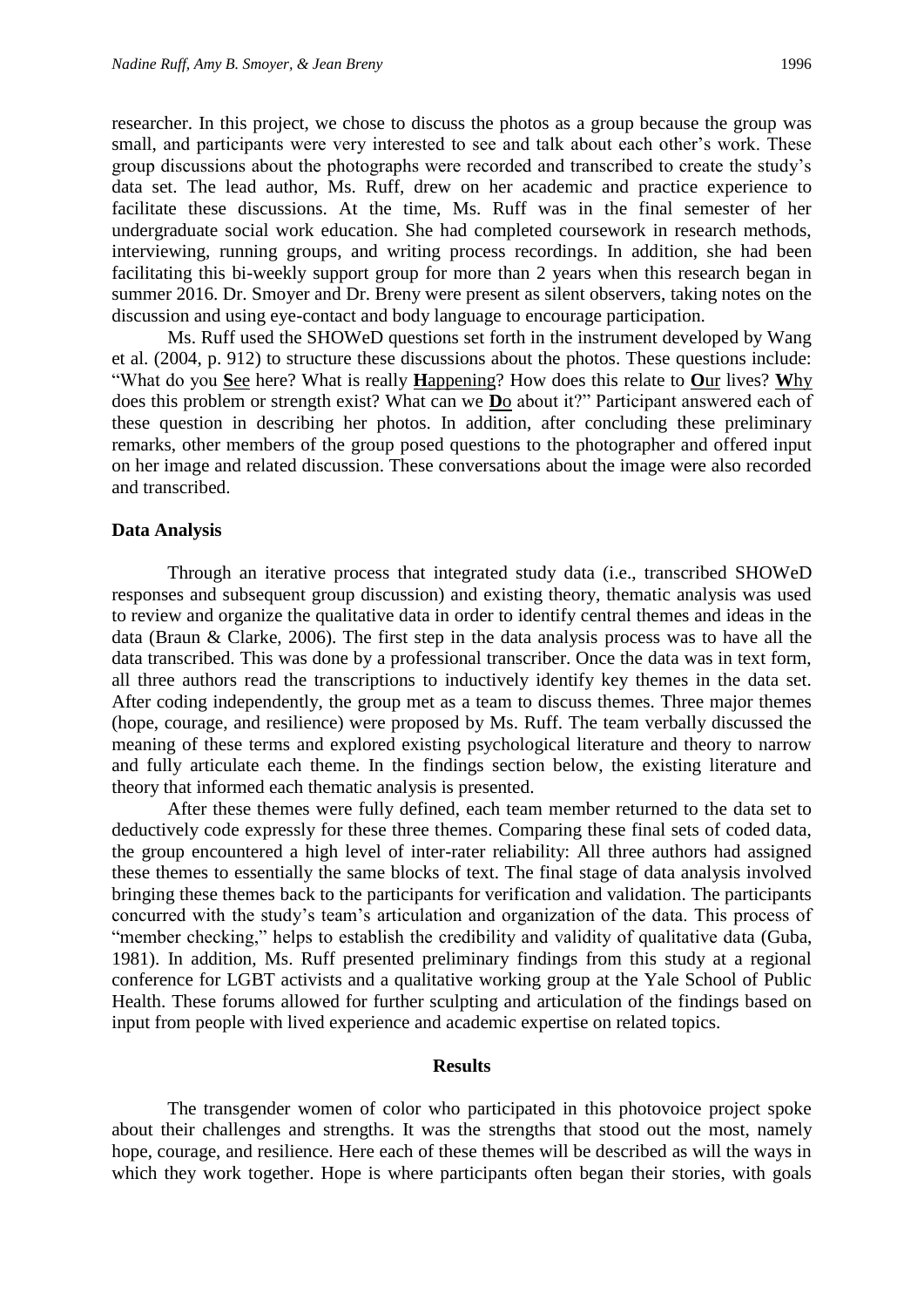about what they wanted to achieve and their plans for how to realize these dreams. It was hope that sparked actions to transition from male to female. To move towards these goals, they drew on deep courage. Pathways forward were treacherous and undefined. Tremendous courage was needed to step into the unknown. Women described setbacks on this journey and drew on resilience to keep moving forward. Spiritual beliefs and social support built this resilience, as did hope, bringing them back to the emotional power that sparked their journey. From there, the circle of power from hope to courage to resilience and back to hope continued to shape their lived experiences (see Figure 1). We present these results, insights, journeys and photos below. The names of the participants have all been changed to protect their identity.



# **Hope: Setting Goals and Imaging Pathways**

Psychologist and hope theorist Snyder (2002) defined hope as "the perceived capacity to derive pathways to desired goals and motivate oneself via agency thinking to use those pathways" (p. 249). This theory suggests hope is derived from the interaction between having both goals and a vision of the pathways to reach these goals. This sense of hope was evident throughout the study data.

In general, the participants' discussions about their photos took on a narrative shape. These photovoice narratives, and the journeys of transition that they depicted, often began at a difficult place. Introducing a picture of the street in front of her home where she first began to sell sex as she came out as a transgender woman, Natalie stated, "My photo is the start to a dark story." Similarly, Tammy, who was incarcerated for 7 years during the early years of her transition explained, "You have to understand – we came out in our 'hood or whatever." Andrea concurred, "It's not easy for many [transgender women] to come out."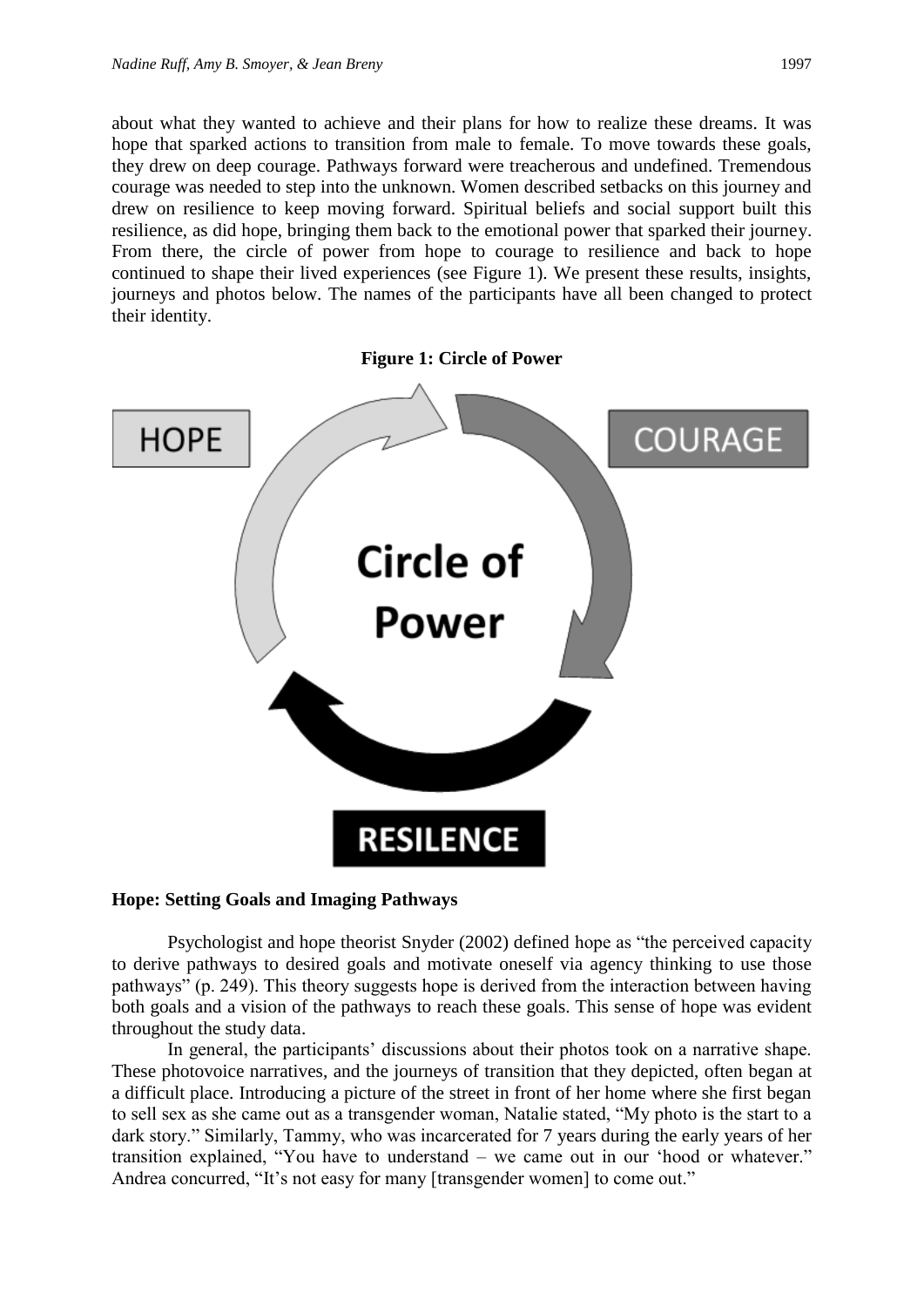In spite of these difficult circumstances, or maybe because of them, the women drew on hope to move forward. Tammy described her hopeful process of setting goals:

I was in jail and I used to sit up and used to watch a lot of TV and see General Hospital and see all these women, how well they used to dress with business suits and elegance. And I said, "That's going to be me one day. I want that one day."

Seeing these role models on TV, Tammy was able to imagine her life and set goals for her future. From the beginning, Danielle was also hopeful, setting her sights on specific goals: "It was going to be a straight shoot [to my goal of transition] - and that nothing was really going to be hard…it was going to be *smooth sailing* the whole time." Even when the process became more complicated, she held onto her original objectives, stating, "We're always set on the goal…I have hope." In her efforts to move away from sex work towards more stable employment, Natalie also shared hopeful goals for the future. She said, "I began transitioning little by little…To me, it's just now, it's like I want to be done with it [sex work] … I'm independent, I like to have my own stuff." This goal of having her own stuff was Natalie's way of expressing her goals to transition from male to female, become financially independent of sex work, and live more autonomously. These narratives capture the essence of Snyder's hope theory (2002) – the women articulate a tremendous capacity to set goals and imagine a path to reach these goals.

Snyder's theory of hope is clearly presented and reflected in Tammy's photo and narrative about marriage (see Image #1). To accompany her photo of a wedding dress, she said;

This is where I want to be in the next 5 years. I want to be married with the picket fence and everything like, so that's what that means basically. I feel like I'm already 75% there, I just gotta find the husband and the house. Or I might not even find the husband, I just want the house…I just want to live a normal life as a citizen.



Image #1: HOPE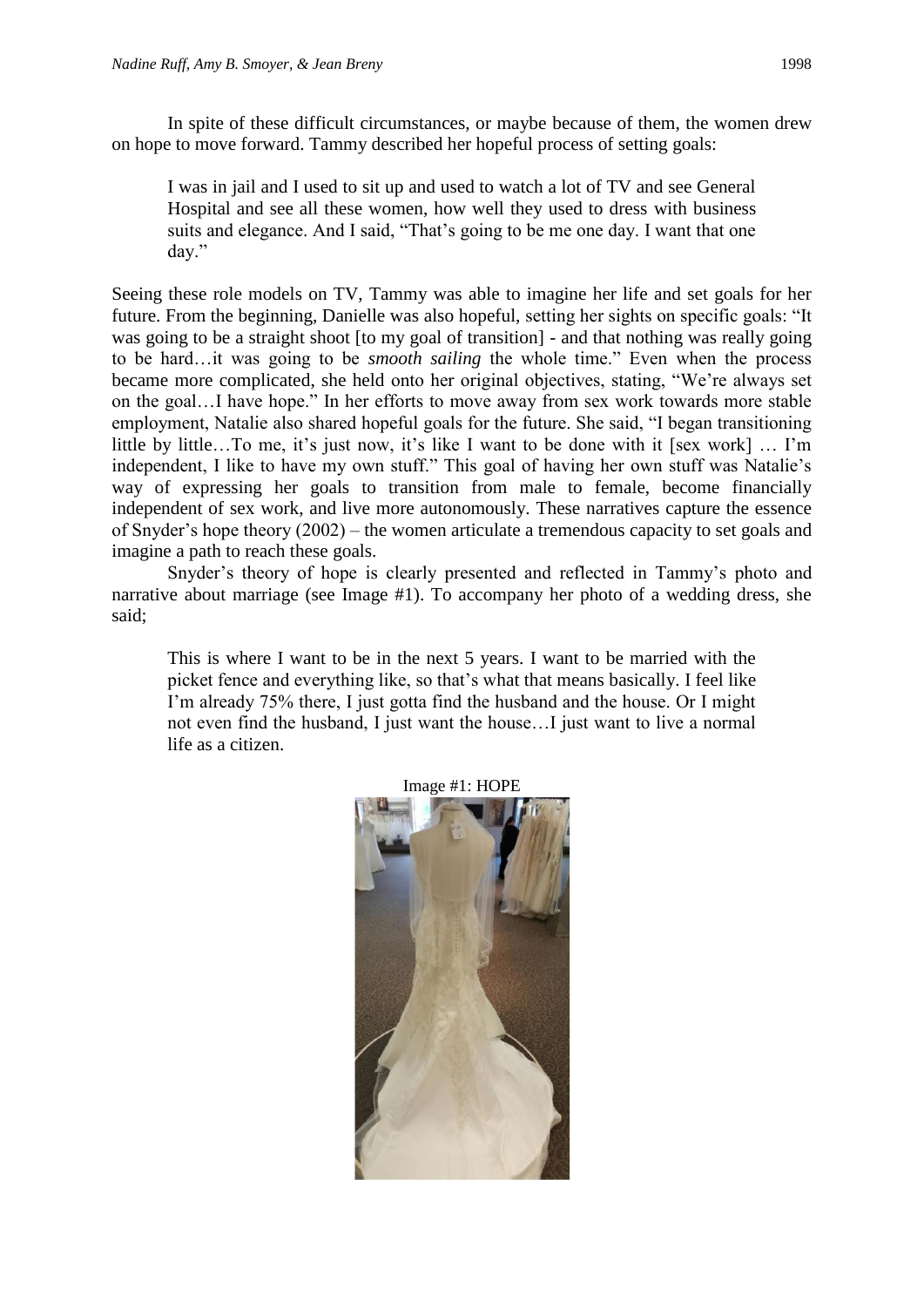For this woman, her goal is to live a "normal life." Marriage and home ownership are two benchmarks that mark the path to this goal, a dream she hoped for while incarcerated. She is willing to concede that she may not find a husband and may rely on homeownership to pave the path to "normal." Work also played a part in reaching this goal. After acquiring employment at a clothing retailer, Tammy quickly set her sights on a nearby bridal shop. When she passed the store, she would think "I'd be like I want to work there. I want to work there." She hoped to acquire this job and, after setting this goal, worked diligently to achieve it. Having reached her professional goal of working in a bridal shop, she continued on the path to her normal, working on being "so comfortable within me" and optimistic about finding a romantic partner to share her life with.

In short, all participants expressed hope, as defined by Snyder, by setting goals, imagining pathways to these goals, and enacting their agency by moving down these paths to their imagined futures. Whether it was personal development, employment, home ownership and/or relationships, all the participants had a clear vision of their goals. However, they were not always certain how these goals would be accomplished: "We never really stop to think about what's gonna to get us to the goal and what's gonna benefit us the most on our way to the goal" (Danielle). In this way, actual pathways to their goals were not always fully articulated. The obtuse nature of their pathways can be attributed to the fact that these women are pioneers. They were describing setting goals for transition 5, 10, and 20 years ago, when discussion about transgender health issues and transition was still very muted. In many ways, they were building the paths that they were walking on, and so it makes sense that these pathways were not clear.

# **Courage: Willful, Deliberate Risk for Good**

The multiple meanings, understandings, and definitions of courage is a source of considerable academic writing and debate. In their summary of existing theories about courage, Rate, Clarke, Lindsay, & Sternberg (2007) identified 29 definitions of the term from multiple disciplines, including literature, philosophy and psychology. From this list, the authors attribute the most eloquent and succinct definition to Hemingway who described courage as "grace under pressure" (Rate et al., 2007, p. 81). Their own work is based on the idea that courage is subjective, and individuals cognitively construct their understandings of the term in different ways. Within this variation, however, there are shared parameters. Their research identified these common elements:

(a) a willful, intentional act, (b) executed after mindful deliberation, (c) involving objective substantial risk to the actor, (d) primarily motivated to bring about a noble good or worthy end, (e) despite, *perhaps*, the presence of the motion of fear. (2007, p. 95)

Participants' photovoice narratives map onto these five elements, endorsing the theory of courage presented by Rate et al. (2007) and illustrating how transgender women of color enact this construct in their own lives.

In particular, it is within the women's stories of identifying and pursuing employment that their courageous characters are revealed. In describing their hopeful journeys towards articulated employment goals, the women spoke of willful, intentional acts, taken after careful consideration and with substantial risk, in order to obtain financial independence. Fear was often present but did not deter them from action. For example, Natalie describes choosing to do sex work in order to survive, conceptualizing "prostitution as a business" and seeking advice from peers about how to protect herself. She spoke of actively seeking out the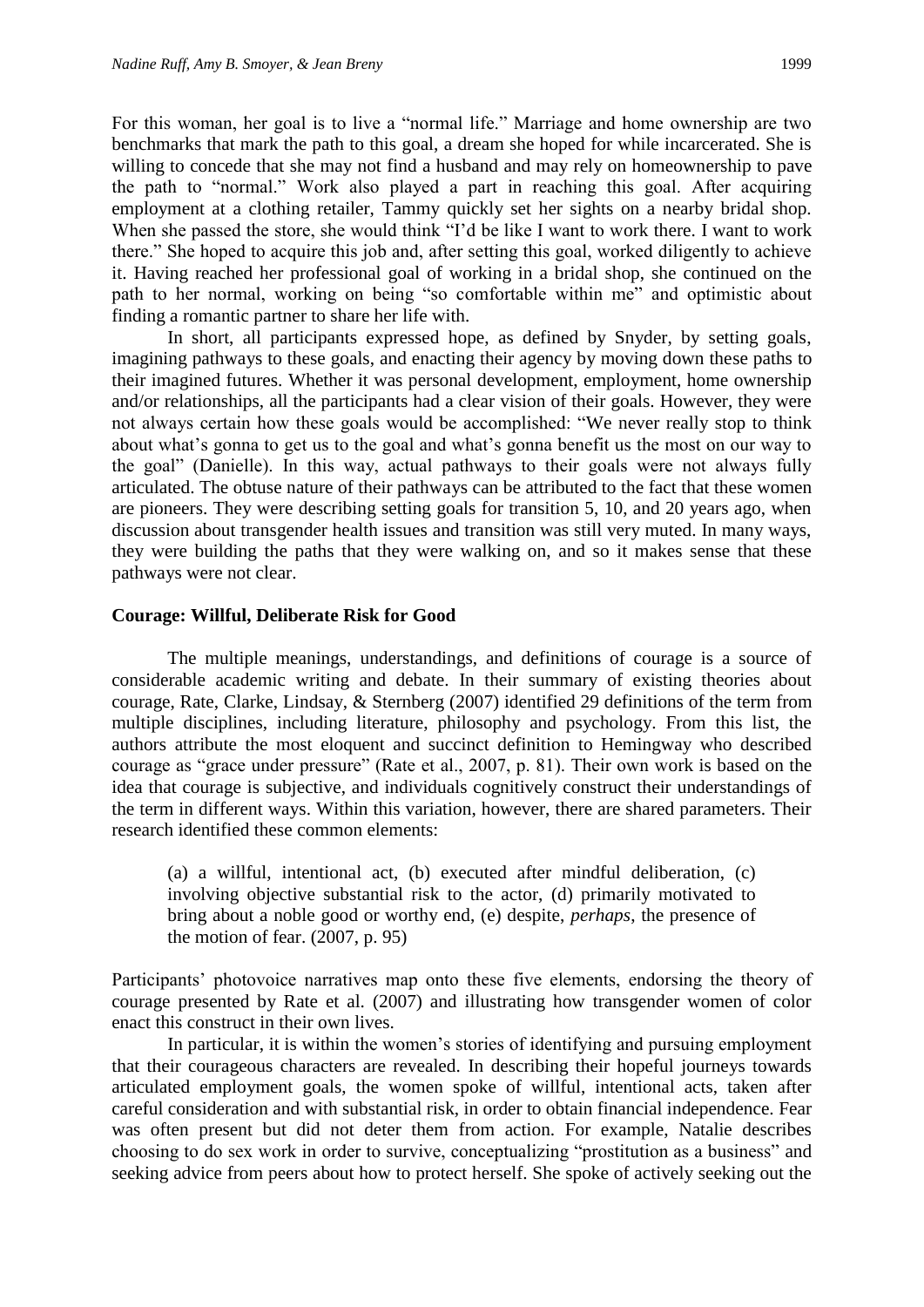advice of an experienced sex worker in order to learn the trade, "[Julia] was the one that taught me how to prostitute myself for the first time ever…And ever since then I was corrupted and I liked it so I continued to do it." Her narrative suggests she made an informed choice to willfully engage in these acts. Further, she entered the work with considerable caution, reaching out to a more experienced woman to learn about the work rather than charging forward unprepared. While the risks were significant, Natalie recounted that the older woman who mentored her was actually murdered years later, she conceptualized sex work as "a business" that was a necessary to bring her out a "dark" place and towards a more independent life.

Similarly, Danielle, the youngest woman in the group, describes her efforts to obtain employment in a clothing retail store:

The most negative thing I have encountered is with the work force, because they see my name on a piece of paper, OK, you don't think, "OK, this is someone who used to be this, or is this." So when I walk into [clothing retail store] and have an interview, they're like, no luck…Oh, they looked at me. I walked in there 'cause they were advertising for two weeks about job openings or something, just opening up a new store. I walked in, handed them my resume. Mind you, the only people in that store working were [cisgender] females. There was a guy who was the manager. He looked at me and said, "We'll give you a call."

For this young woman to walk into this store with her resume, knowing that her state "ID says M instead of F," to apply for a job in a store with only cisgender people is an act of courage, as defined by Rate et al. (2007). She is not unaware of the risk, she has had "negative" experiences, yet she willfully walks into the store. She deliberately chose this store, because she knows they are hiring and the positive goal of securing a job outweighs the risk of disclosing her transgender identity. In this narrative, there is an absence of fear. While she may have experienced fear during this encounter, the does not articulate this emotion, recounting, "I just walked in there." This narrative personifies Hemingway's phrase – grace under pressure.

Sophia shared a similar story about courage and employment that had a different outcome because she was hired and has been very successful in her position. Sophia's story is also different from Danielle's because she begins describing the presence of fear:

A lot of us have such a fear of coming outside in the daytime...and being rejected and being harassed and discriminated again. So a lot of time to save myself from all of that, I just go out at night…There is such a fear of going into society and get a job…. It took me, I think I thought 3 or 4 months. It's worth a try. And I went. And they hired me. And I'm like, oh! Everybody was friendly.

The fact that Sophia took several months to deliberate applying speaks to the level of fear that she was experiencing and the substantial risk that "coming outside in the daytime" posed to her. Yet she was able to determine that "It's worth a try" and decided to take action. This courage was rewarded with a job and social inclusion ("Everybody was friendly."), both worthy ends that she was striving to accomplish. These participants' narratives about employment illustrate the courage of transgender women: "I think trans are the strongest. Because we have to endure so much more…Everywhere you go, they know who you are.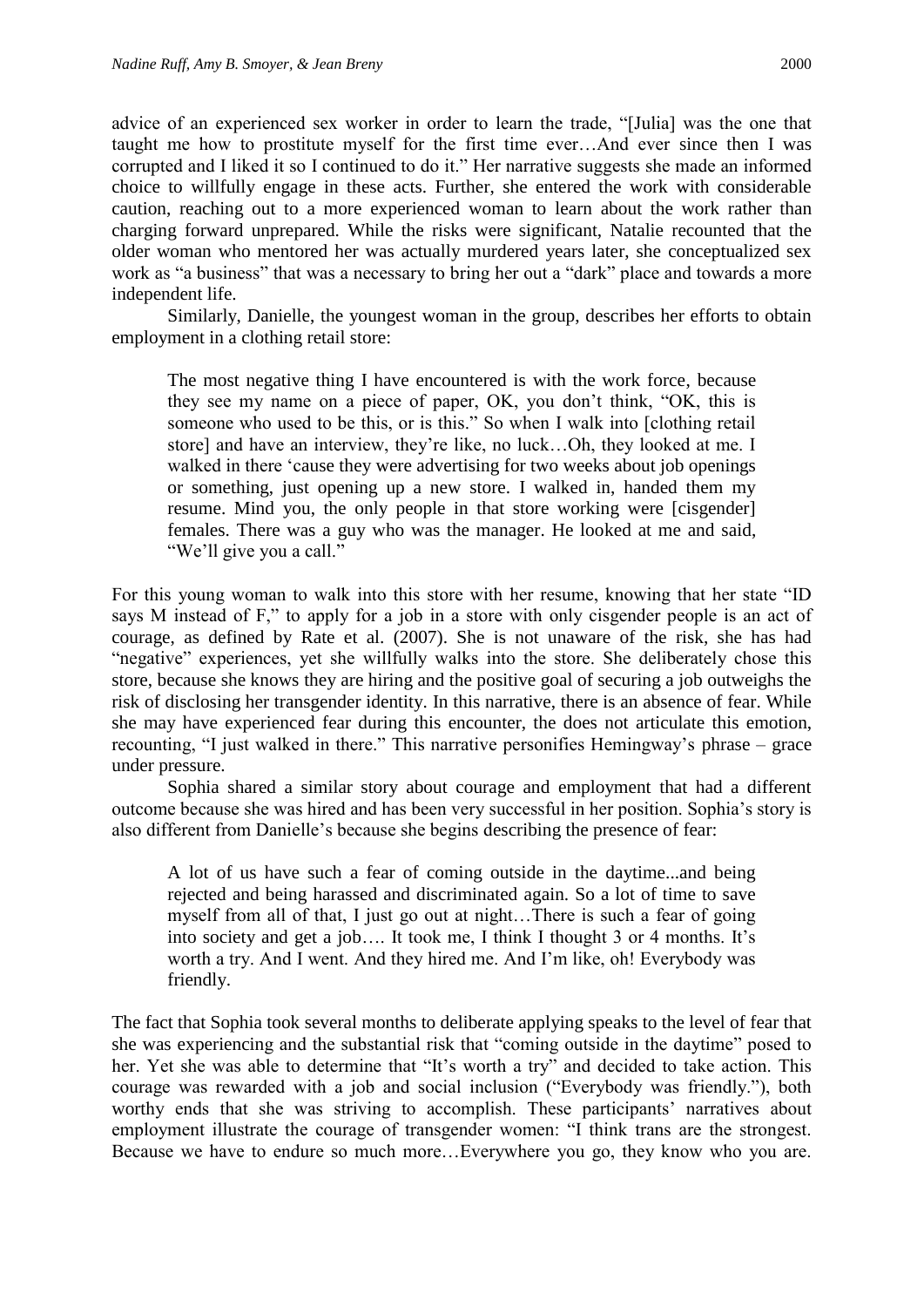And they mock you for it" (Tammy). There is real risk and fear, yet the women act, after careful consideration and planning, to reach their goals.

The image that most fully expresses this theme of courage is the photo of a tree trunk growing through a wall that was taken by Sophia (see Image #2). The caption that she provided for this image is: "I was not going to budge and that's how I look at my life." In this simple sentence, the deliberate will of her intention is clear. There is risk - external forces (represented by the bricks) pushing against personal growth (the rising tree trunk). Indeed, it can be difficult for transgender women of color to grow, to transition, to express themselves. The photovoice participants constructed stories of courage that described how they continued to grow, like the tree in the picture, in spite of risk and fear, through their own sheer will and determination.



#### **Resilience: Bouncing Back from Adverse Events**

Like courage, resilience is a complex construct that has a range of multi-disciplinary definitions and meanings that individuals understand in different ways based on their own lived experiences and socio-cultural context (Southwick et al., 2014). Generally speaking, resilience is understood to be a trait or process, which develops in response to adverse or stressful events, through which people harness internal and external resources in order to successfully adapt and manage threats (Southwick et al., 2014). Resilience is a dynamic "process of moving forward and not returning back" (Southwick et al., 2014, p. 3), and a trait: "the ability to bend but not break, bounce back, and perhaps even grow in the face of adverse life experiences" (Southwick et al., 2014, p. 2). Resilience surfaced in the women's discussions about their lives. It was hope that pushed participants from dark places towards their goals. With courage, they moved deliberately and willfully, with considerable risk, towards good. And it was resilience that allowed them to continue to move forward, to bounce back, when faced with adversity.

For example, Tammy suffered a setback when her fiancé called off their engagement. She had really hoped to be married: "It's hard to talk about. After the breakup, I had to take a week off of work because of it. Well, this was probably one of the worst experiences I've ever been through." Still, she persisted, choosing to let him go, refusing to engage in drama,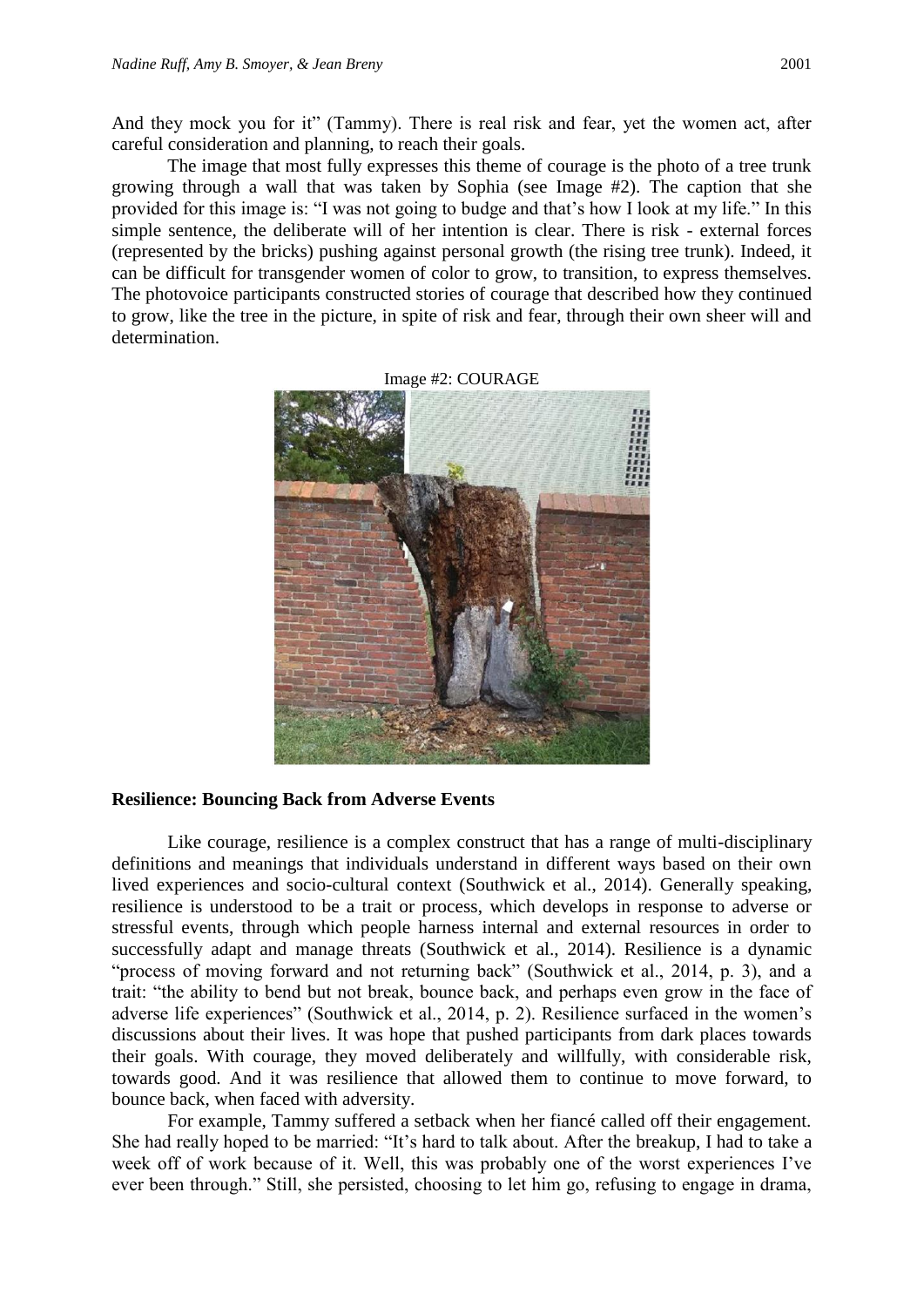and putting her life back on track. Her relationship with her sister and her friends supported her in this difficult time. Another key resource was her own inner strength, which she has nurtured since her release from prison: "When I came out I just kept going and then I moved to [small city]….[I am] a million times, a million time stronger." In this narrative, she describes moving forward in a literal and psychological sense. In reaction to adverse events (relationship termination, incarceration), she harnesses external and internal resources to bounce back. This is resilience.

Similarly, even when Danielle faced setbacks and rejection (adverse events) while seeking employment, as described above, she continued to move forward. Her reaction to her inability to secure work was to adapt by developing a social media program to help others: "I think the best thing we can do is educate…I've started making YouTube videos about the side [of transgender life] they don't show you." The stores refusal to hire her led her to work harder to end discrimination against transgender people and help prepare other transwomen to face micro-aggressions and other obstacles. Sophia also demonstrated resiliency by turning the discrimination she faced into advocacy and education. After being harassed in the bathroom at community college, she connected with institutional administrators and professors (external resources) and her own personal strengths and empathy (internal resources) to manage this threat be developing an educational program. "I go there to speak to the classes because it's about educating…I'm "*Mosia*…I'm here to set my people free, let my people go." Undefeated, she bounced back from this painful incident to educate and help others.



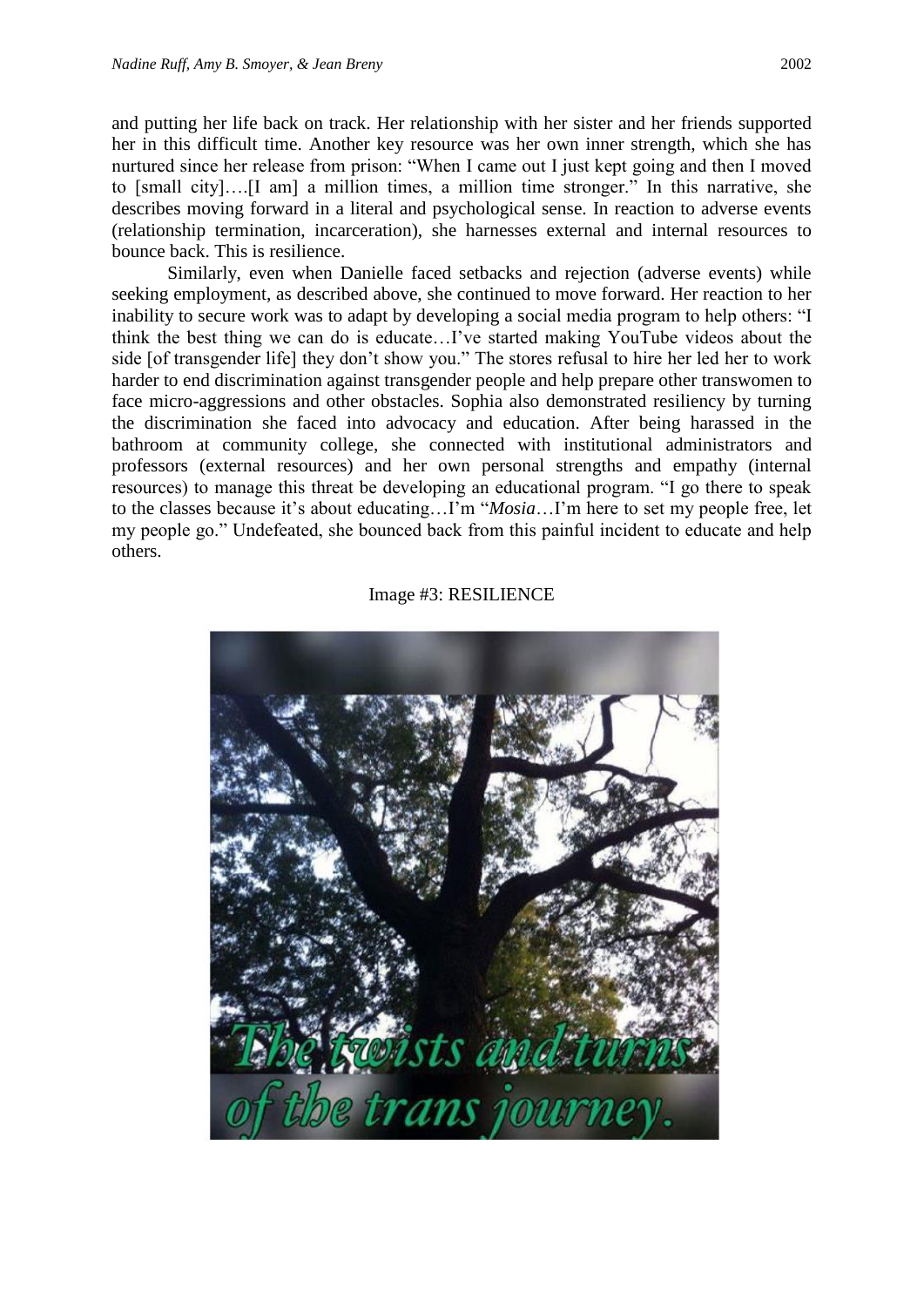The photo of a shadowy tree that was taken by Danielle (Image #3) beautifully illustrates this concept of resilience. As Danielle describes, the branches of the tree represent these women's journey – constantly going out a limb and continuing to grow (adapting) even when branches are snapped (adversity). She captioned the photo with these words:

This tree in my backyard has a million plus branches, or it looks like it does. And they're all interconnected and branching off into about a million directions…You see everything branching off like there's one branch, then right after you're done with one, there's one branching off the side and there's a little short branch off that one. And it's just like you don't ever know what you're going to be dealt with or what life is going to hit you with. You have to go on your journey.

This quote makes the forward momentum of these women's journeys clear: The journey they must make to realize their true selves, to survive, is not optional. The tree, which sprouts new branches and moves in different directions, as needed to grow, is a metaphor for the group's resilience and the ways in which they are able to adapt in order to manage threats and thrive.

### **Limitations**

There are several limitations to this qualitative study. For one, the sample size is small and cannot be generalized. There were 5 participants in this study, and all lived in a small urban area. Living in this type of community creates a lived experience that is different from people who live in a large urban area with opportunities for more privacy and smaller communities where people's lives are more intimately entwined. Another distinct feature of this study is that the project was based in an established group of people who had existing relationships. Engaging a group of strangers in this type of inquiry might produce a more individualized narrative. Finally, because there were no White participants, it is not possible to compare the narratives of these women of color with White women. A more diverse sample might allow racial differences to surface. Our goal with the project was never to create definitive answers, but rather to inspire future inquiry with transgender women that celebrates and explores the diversity of their lives.

# **Discussion and Implications for Practice**

The discrimination and marginalization of transgender women has been well reported in the literature (Grant et al., 2011). Within the photovoice literature, projects with transgender people have focused on how participants negotiate structural oppressions (i.e., health care systems), sexuality, and identity and identify sources of social and institutional support (Boyce & Hajra, 2011; Holtby et al., 2015; Hussey, 2006; Klein et al., 2015; Rhodes et al., 2015). Consistent with this existing research, our findings suggest a high proportion of marginalization and discrimination against male-to-female transgender women of color. These narratives tell a story about the challenges and struggles, including interpersonal violence and trauma, that transgender women of color encounter on a daily basis.

What is unique to this dataset is that these narratives center around the women's strengths. Further, these stories are remarkably human and universal. The narratives do not create an "other" who is unique and different from heterosexual cisgender people. Instead, the narratives speak to our shared mortal experiences of hope, courage, and resilience. These women are driven by a deep-seated hope that they can live in a way that honors their complete identity. Grounded in this hope, the women set goals and imagine pathways that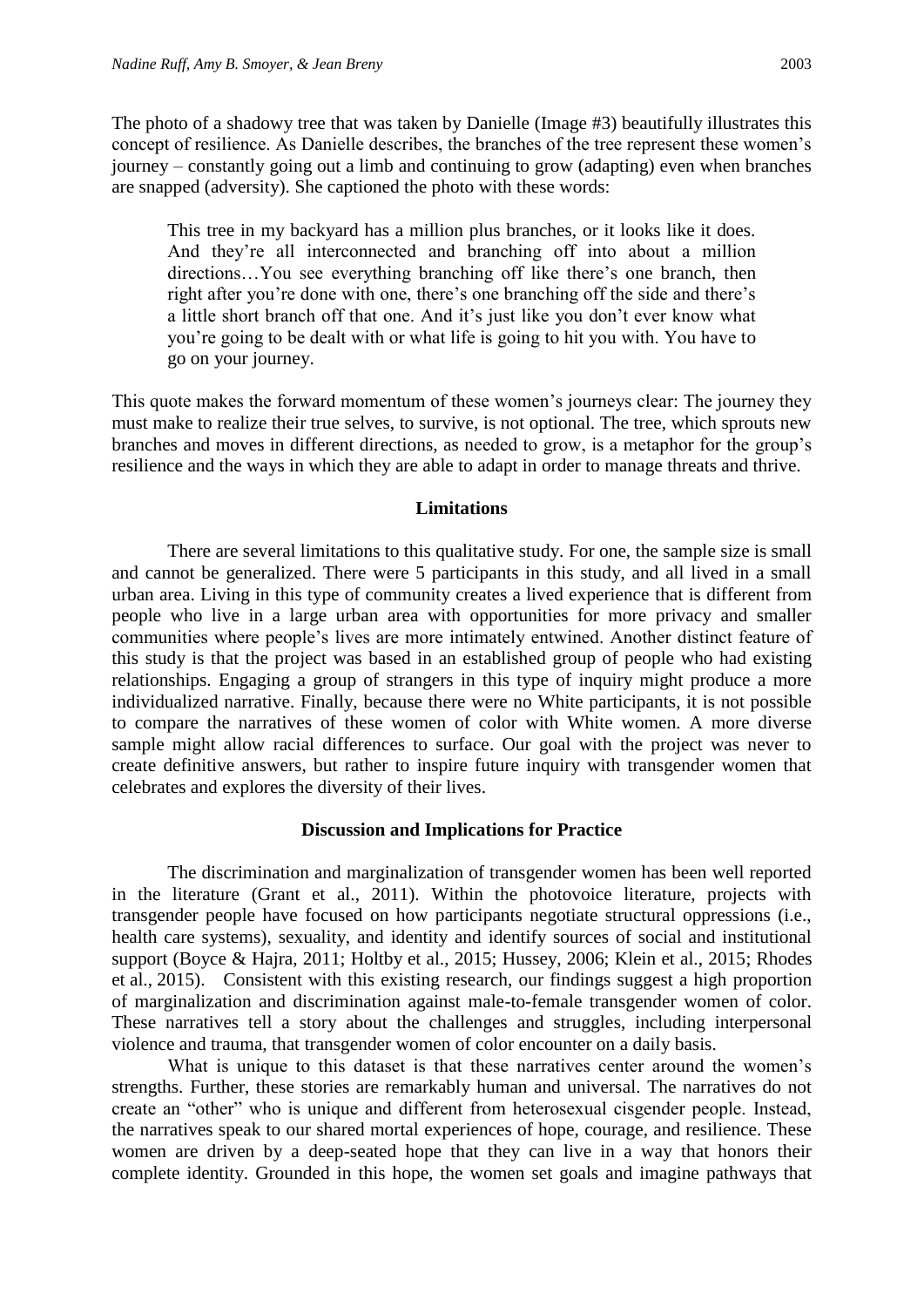will allow them to realize these dreams. The women act with courage, taking deliberate and risky steps towards these goals. When they face challenges and setbacks, they persevere, using their resilience to remain steadfast in their journey. Here, Sophia describes this pathway:

I don't foresee those obstacles [*expression of hope*]. So when they come [*adverse events*] sometimes I go into the fetal position. It [*fear, risk*] stops me in my tracks. But then I realize I look at this obstacle [*willful, deliberate courage*] and I grow through it [*moving forward with resiliency*].

The participants' pictures and words express this cycle of strength that begins with hopeful goals and a perceived pathway onto which they deliberately step, in spite of risks and fear, and continue to tread even when faced with adversity, bouncing back again and again.

What surprised us most about the findings from the project was the intimacy that this methodology produced. As has been described, the participants in this project were members of an existing support group that had been meeting on a bi-weekly basis for years. Given the longevity of these relationships, one might expect that the group had discussed "everything." However, the discussion of these photos created a new depth of intimacy among the group. Women were literally spellbound by their peers' stories. Storytelling was punctuated with laughter and tears. In other words, in addition to educating outsiders about the lives of transgender women, this project allowed the women to educate *each other* about their lived experiences. This aspect of the photovoice experience underscores its utility as a tool for strengthening group dynamics and trust. Taking photos and introducing a visual storytelling into the group interaction expanded the group's ways of knowing and seeing each other.

# **Implications**

These findings have several important implications. One, this research demonstrates that transgender women can and should be key informants in the development of knowledge about their lives. Transgender women are experts about the transgender experience and photovoice methodology is one approach to eliciting this expertise. Two, findings can inform the development of programs and policies for transgender women by offering an expanded understanding about this community that centers their strengths. These findings suggest that solutions for supporting this community lie within their capacity for hope, courage, and resilience. Harnessing this circle of power (see Figure 1) offers a roadmap to personal wellbeing for transgender women and other marginalized communities. Three, the determinants of these traits (hope, resilience and courage) among this specific population of transgender women of color represents an area for future research. It may be that the intersectionality of their lived experience confers particular strengths to this group. Both LGBT communities and people of color have struggled in the US for centuries, an experience which may produce an extraordinary capacity for hope, courage, and resilience among transgender women of color. Learning more about this community's sources of strength may help to articulate interventions that accentuate these processes. Fourth, this inquiry demonstrates the power of photos and images to provoke new levels of discussion and intimacy among groups. Photovoice represents a tool for social workers and community organizers who seek to nurture community and communication.

Finally, these findings position transgender women as people and human beings. While this may seem to be an obvious point, especially for those of us who advocate for transgender rights, it is a positionality that can be compromised by research and community discussion that focuses only on the oppressions and challenges faced by transgender people.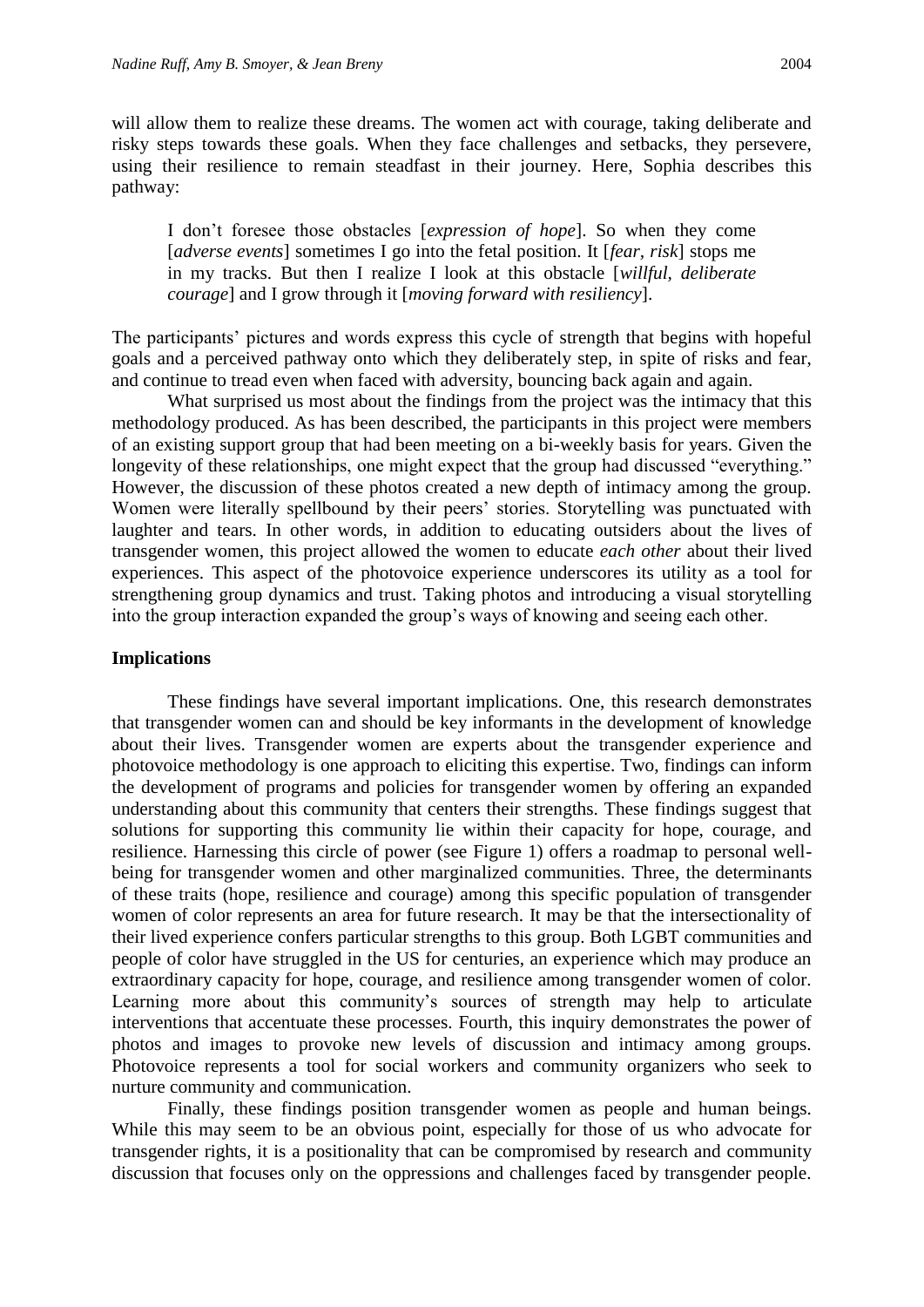These findings challenge the placement of transgender people as outside the normative culture, as "other," by highlighting that transgender people are people like everyone else who dream of a hopeful future, muster courage to make it through daily challenges, and cope with disappointment and setbacks. This construction of the "other" as self is critical for moving public policy forward in a way that offers all people the rights and recognition that we each crave.

#### **References**

- Bailey, M. (2014). Transgender workplace discrimination in the age of gender dysphoria and ENDA [Employment Non-Discrimination Act]. *Law & Psychology Review*, *38*, 193- 210.
- Baral, S. D., Poteat, T., Strömdahl, S., Wirtz, A. L., Guadamuz, T. E., & Beyrer, C. (2013). Worldwide burden of HIV in transgender women: a systematic review and metaanalysis. *The Lancet Infectious Diseases*, *13*(3), 214-222.
- Barr, S. M., Budge, S. L., & Adelson, J. L. (2016). Transgender community belongingness as a mediator between strength of transgender identity and well-being. *Journal of Counseling Psychology*, *63*(1), 87-97.
- Boyce, P., & Hajra, A. (2011). Do you feel somewhere in light that your body has no existence? Photographic research with transgendered people and men who have sex with men in West Bengal, India. *Visual Communication*, *10*(1), 3-24.
- Braun, V., & Clarke, V. (2006). Using thematic analysis in psychology. *Qualitative Research in Psychology*, *3*(2), 77-101.
- Bissinger, B. (2015, June 25). Caitlyn Jenner: The full story. *Vanity Fair*. Retrieved from [https://www.vanityfair.com/hollywood/2015/06/caitlyn-jenner-bruce-cover-annie](https://www.vanityfair.com/hollywood/2015/06/caitlyn-jenner-bruce-cover-annie-leibovitz)[leibovitz](https://www.vanityfair.com/hollywood/2015/06/caitlyn-jenner-bruce-cover-annie-leibovitz)
- Breny, J. M., & Lombardi, D. C. (2017). 'I don't want to be that guy walking in the feminine product aisle': A Photovoice exploration of college men's perceptions of safer sex responsibility. *Global Health Promotion, 26*(1), 6- 14. <https://doi.org/10.1177/1757975916679362>
- Breny, J, Lombardi, D., Smoyer, A. & Madden, D. (2017). Getting men to explore safer sex responsibility: The use of photovoice in health promotion research. *SAGE Research Methods Cases*. doi:10.4135/9781526419316
- Budge, S. L., Adelson, J. L., & Howard, K. A. (2013). Anxiety and depression in transgender individuals: the roles of transition status, loss, social support, and coping. *Journal of Consulting and Clinical Psychology*, *81*(3), 545-357.
- Capous-Desyllas, M., & Forro, V.A. (2014). Tensions, challenges, and lessons learned: Methodological reflections from two photovoice projects with sex workers. *Journal of Community Practice, 22*(1-2), 150-175.
- Catalani, C., & Minkler, M. (2010). Photovoice: A review of the literature in health and public health. *Health Education & Behavior*, *37*(3), 424-451.
- Clements-Nolle, K., Marx, R., & Katz, M. (2006). Attempted suicide among transgender persons: The influence of gender-based discrimination and victimization. *Journal of Homosexuality*, *51*(3), 53-69.
- Dean, L., Meyer, I. H., Robinson, K., Sell, R. L., Sember, R., Silenzio, V. M., ... & Dunn, P. (2000). Lesbian, gay, bisexual, and transgender health: Findings and concerns. *Journal of the Gay and Lesbian Medical Association*, *4*(3), 102-151.
- Gehi, P. S., & Arkles, G. (2007). Unraveling injustice: Race and class impact of Medicaid exclusions of transition-related health care for transgender people. *Sexuality Research & Social Policy*, *4*(4), 7.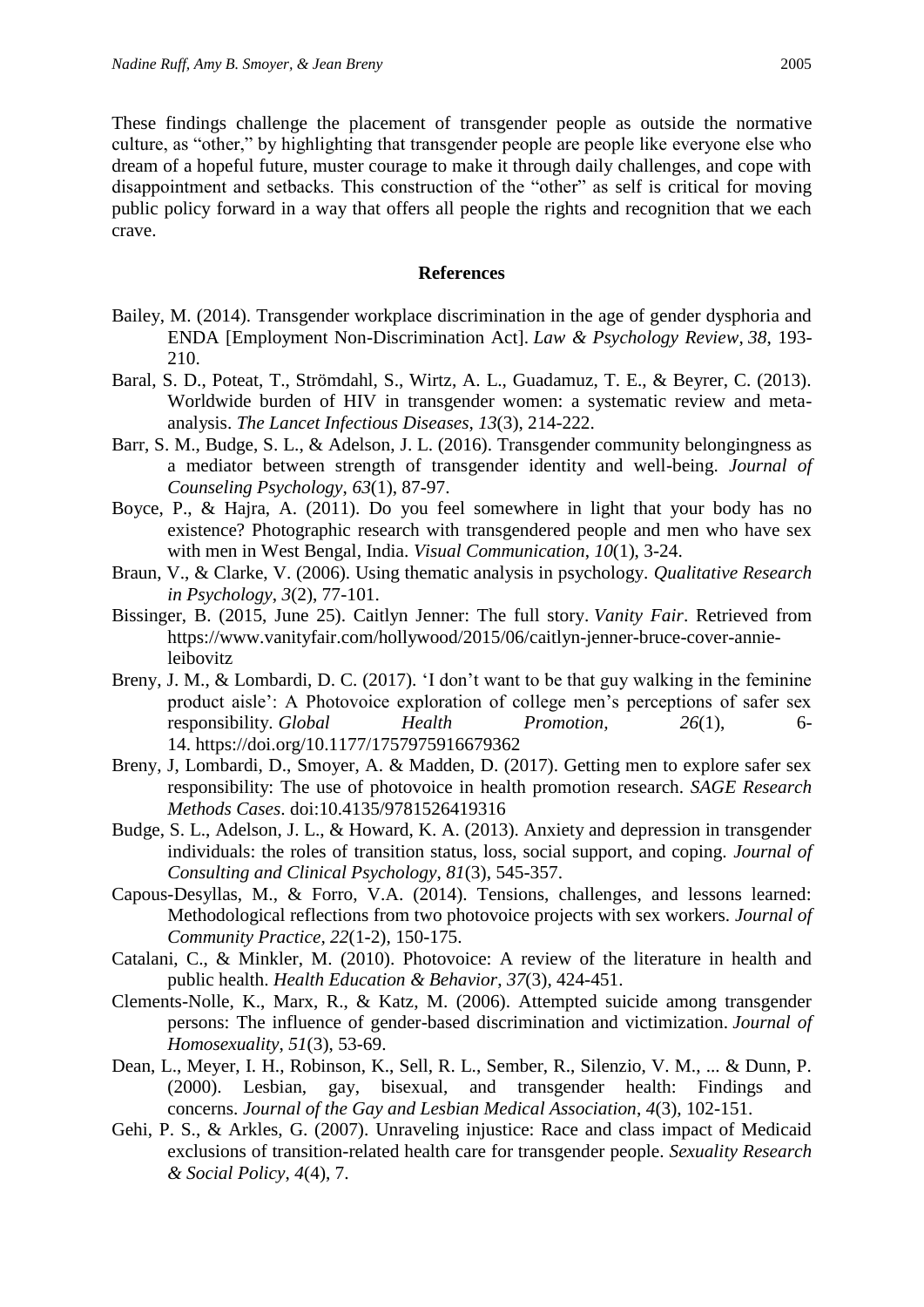- Golub, S. A., Ja'Nina, J. W., Longmire-Avital, B., Bimbi, D. S., & Parsons, J. T. (2010). The role of religiosity, social support, and stress-related growth in protecting against HIV risk among transgender women. *Journal of Health Psychology*, *15*(8), 1135-1144.
- Grant, J. M., Mottet, L., Tanis, J. E., Harrison, J., Herman, J., & Keisling, M. (2011). *Injustice at every turn: A report of the National Transgender Discrimination Survey*. Washington, DC: National Center for Transgender Equality
- Grossman, A. H., & D'Augelli, A. R. (2006). Transgender youth: Invisible and vulnerable. *Journal of Homosexuality*, *51*(1), 111-128.
- Guba, E. (1981). Criteria for assessing the trustworthiness of naturalistic inquiries. *Education, Communication, and Technology*, 29, 75–91.
- Hart, L. (2014). With inadequate protection under the law, transgender students fight to access restrooms in public schools based on their gender identity. *North Kentucky Law Review*, *41*, 315.
- Holtby, A., Klein, K., Cook, K., & Travers, R. (2015). To be seen or not to be seen: Photovoice, queer and trans youth, and the dilemma of representation. *Action Research, 13*(4), 317-335.
- Hughes, T. L., & Eliason, M. (2002). Substance use and abuse in lesbian, gay, bisexual and transgender populations. *Journal of Primary Prevention*, *22*(3), 263-298.
- Hussey, W. (2006). Slivers of the journey: The use of photovoice and storytelling to examine female to male transsexuals' experience of health care access. *Journal of Homosexuality*, *51*(1), 129-158.
- Iwamoto, M. (2011). Social support, exposure to violence and transphobia, and correlates of depression among MTF transgender women with a history of sex work. *American Journal of Public Health*, *101*(10), 1980-1988.
- Klein, K., Holtby, A., Cook, K., & Travers, R. (2015). Complicating the coming out narrative: Becoming oneself in a heterosexist and cissexist world. *Journal of Homosexuality*, *62*(3), 297-326.
- Lelutiu-Weinberger, C., Pollard-Thomas, P., Pagano, W., Levitt, N., Lopez, E. I., Golub, S. A., & Radix, A. E. (2016). Implementation and evaluation of a pilot training to improve transgender competency among medical staff in an urban clinic. *Transgender Health*, *1*(1), 45-53.
- Lewis, J., Maticka-Tyndale, E., Shaver, F., & Schramm, H. (2005). Managing risk and safety on the job: The experiences of Canadian sex workers. *Journal of Psychology & Human Sexuality*, *17*(1-2), 147-167.
- Lombardi, E. (2008). Substance use treatment experiences of transgender/transsexual men and women. *Journal of LGBT Health Research*, *3*(2), 37-47.
- Lombardi, E. L., Wilchins, R. A., Priesing, D., & Malouf, D. (2002). Gender violence: Transgender experiences with violence and discrimination. *Journal of Homosexuality*, *42*(1), 89-101.
- Madden, D. & Breny, J. (2016). "How Should I be?" A photovoice exploration into body image messaging for young women across ethnicities and cultures. *Health Promotion Practice, 17*(3), 440-447.
- McCall, L. (2005). The complexity of intersectionality. *Signs*, *30*(3), 1771-1800.
- Miller, C. C. (2015, June 8). The search for the best estimate of the transgender population. *The New York Times*. Retrieved from [https://www.nytimes.com/2015/06/09/upshot/the-search-for-the-best-estimate-of-the](https://www.nytimes.com/2015/06/09/upshot/the-search-for-the-best-estimate-of-the-transgender-population.html)[transgender-population.html](https://www.nytimes.com/2015/06/09/upshot/the-search-for-the-best-estimate-of-the-transgender-population.html)
- Nemoto, T., Bödeker, B., & Iwamoto, M. (2011). Social support, exposure to violence and transphobia, and correlates of depression among male-to-female transgender women with a history of sex work. *American Journal of Public Health*, *101*(10), 1980-1988.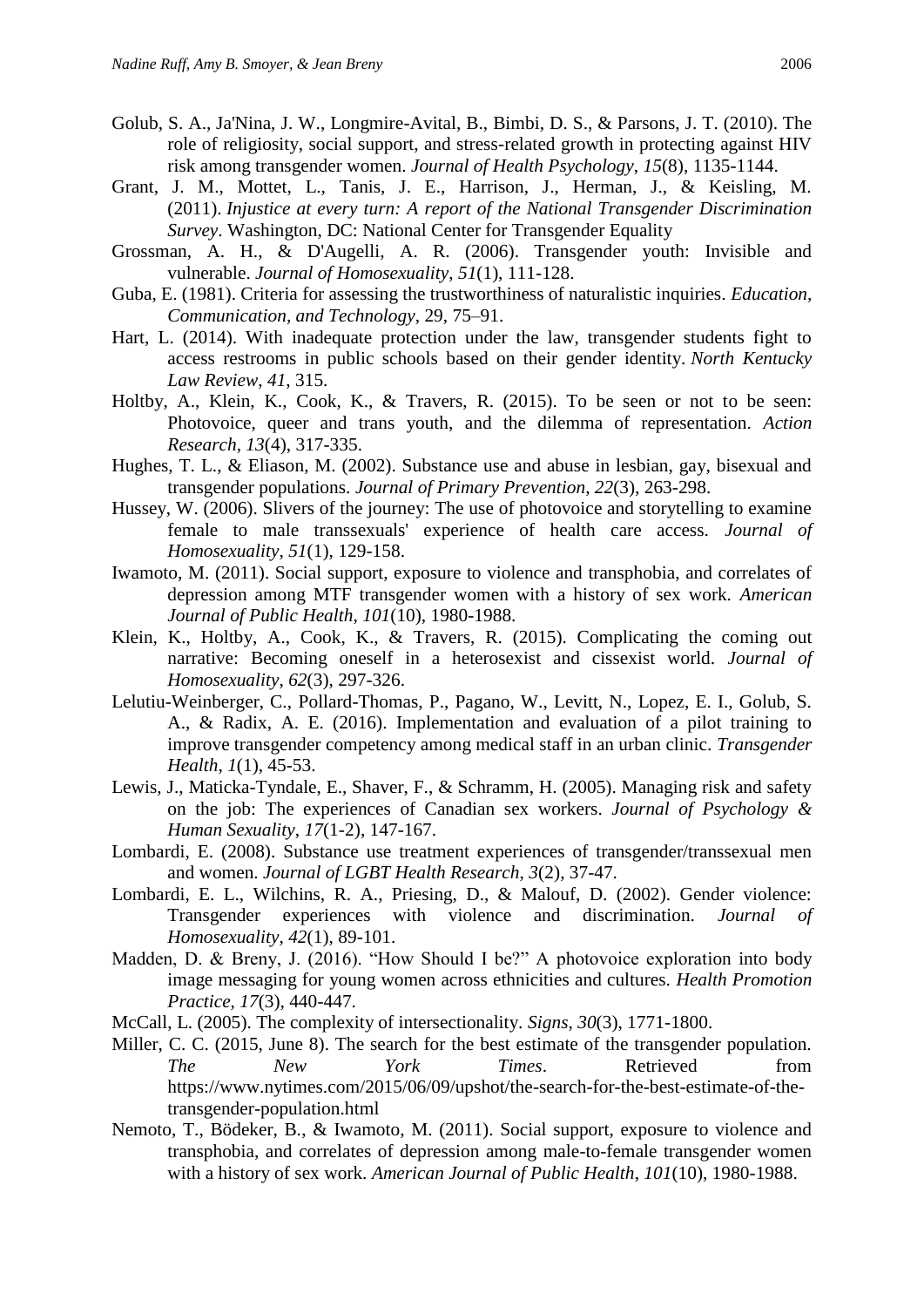- Nemoto, T., Operario, D., Keatley, J., & Villegas, D. (2004). Social context of HIV risk behaviours among male-to-female transgenders of colour. *AIDS Care*, *16*(6), 724-735.
- Rate, C. R., Clarke, J. A., Lindsay, D. R., & Sternberg, R. J. (2007). Implicit theories of courage. *The Journal of Positive Psychology*, *2*(2), 80-98.
- Reisner, S. L., Bailey, Z., & Sevelius, J. (2014) Racial/ethnic disparities in history of incarceration, experiences of victimization, and associated health indicators among transgender women in the U.S. *Women & Health 54*, 750-767.
- Rhodes, S. D., Alonzo, J., Mann, L., M. Simán, F., Garcia, M., Abraham, C., & Sun, C. J. (2015). Using photovoice, Latina transgender women identify priorities in a new immigrant-destination state. *International Journal of Transgenderism*, *16*(2), 80-96.
- Rotondi, N. K., Bauer, G. R., Scanlon, K., Kaay, M., Travers, R., & Travers, A. (2013). Nonprescribed hormone use and self-performed surgeries: "Do-it-yourself" transitions in transgender communities in Ontario, Canada. *American Journal of Public Health*, *103*(10), 1830-1836.
- Sanchez, N. F., Sanchez, J. P., & Danoff, A. (2009). Health care utilization, barriers to care, and hormone usage among male-to-female transgender persons in New York City. *American Journal of Public Health*, *99*(4), 713-719.
- Sausa, L. A., Keatley, J., & Operario, D. (2007). Perceived risks and benefits of sex work among transgender women of color in San Francisco. *Archives of Sexual Behavior*, *36*(6), 768-777.
- Sevelius, J. M., Keatley, J., & Gutierrez-Mock, L. (2011). HIV/AIDS programming in the United States: considerations affecting transgender women and girls. *Women's Health Issues*, *21*(6), S278-S282.
- Shimshock, K. (2008). *Photovoice project organizer and facilitator manual*. University of Michigan. Retrieved from: [http://deepblue.lib.umich.edu/bitstream/handle/2027.42/108548/PhotovoiceManualRE](http://deepblue.lib.umich.edu/bitstream/handle/2027.42/108548/PhotovoiceManualREVISED.pdf) [VISED.pdf](http://deepblue.lib.umich.edu/bitstream/handle/2027.42/108548/PhotovoiceManualREVISED.pdf)
- Singh, A. A., Hays, D. G., & Watson, L. S. (2011). Strength in the face of adversity: Resilience strategies of transgender individuals. *Journal of Counseling & Development*, *89*(1), 20-27.
- Snyder, C. R. (2002). Hope theory: Rainbows in the mind. *Psychological Inquiry*, *13*(4), 249- 275.
- Southwick, S. M., Bonanno, G. A., Masten, A. S., Panter-Brick, C., & Yehuda, R. (2014). Resilience definitions, theory, and challenges: Interdisciplinary perspectives. *European Journal of Psychotraumatology*, *5*(1), 1-14.
- Spicer, S. S. (2010). Healthcare needs of the transgender homeless population. *Journal of Gay & Lesbian Mental Health*, *14*(4), 320-339.
- Wang, C., & Burris, MA. (1997). Photovoice: Concept, methodology, and use for participatory needs assessment. *Health Education & Behavior, 23*(3), 369-387.
- Wang, C., Morrel-Samuels, S., Hutchison, P. M., Bell, L., & Pestronk, R. M. (2004). Flint photovoice: Community building among youths, adults, and policymakers. *American Journal of Health Education*, *94*, 911-913.
- White-Hughto, J. M., & Reisner, S. L. (2016). A systematic review of the effects of hormone therapy on psychological functioning and quality of life in transgender individuals. *Transgender Health*, *1*(1), 21-31.